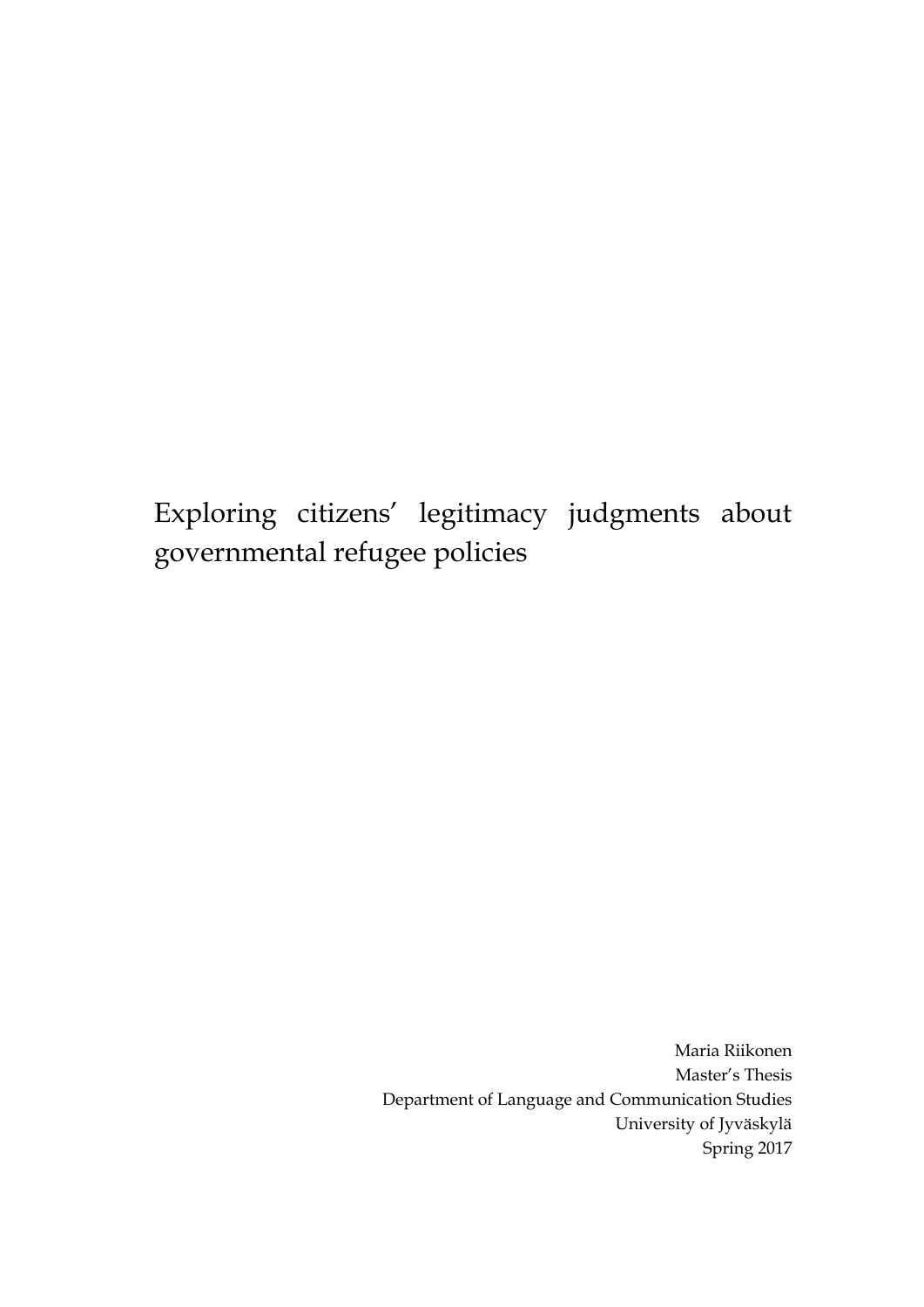#### JYVÄSKYLÄN YLIOPISTO

| Faculty                                                                                      | Department                    |  |
|----------------------------------------------------------------------------------------------|-------------------------------|--|
| Faculty of Humanities and Social                                                             | Department of Language and    |  |
| <b>Sciences</b>                                                                              | <b>Communications Studies</b> |  |
| Author<br>Riikonen Maria                                                                     |                               |  |
| <b>Title</b><br>Exploring citizens' legitimacy judgments about governmental refugee policies |                               |  |
| Subject                                                                                      | Level                         |  |
| Organizational communication and PR                                                          | Master's thesis               |  |
| <b>Month and Year</b>                                                                        | Number of pages               |  |
| 5/2017                                                                                       | 34                            |  |

#### **Abstract**

The aim of this study is to gain insight into how young, educated citizens grant legitimacy to the Finnish government's refugee policies. The study is part of an international research project conducted in Finland, Spain, and Germany. The theoretical framework of the research is based on legitimacy theory, and specifically Suchman's (1995) four legitimacy subtypes. The methods used are focus groups, Q-method and direct content analysis.

The results indicate trust in the government's actions and the process by which the refugee crisis has been handled. In this study, the government of Finland seems to be granted legitimacy on the grounds of processes they use to achieve their goals. However, a lack of trust was noticed in European political structures and their readiness to manage challenges. A time of change is critical for the legitimation of organizations. Change and crisis challenge legitimacy, which may have to be re-negotiated with publics. Therefore, a shift to more open and interactive governmental communication is recommended.

#### **Keywords**

Communication, Communication strategies, Focus Groups, Q-method,

Governments, Political communication, Governmental communication, Issues management, Legitimacy, Legitimacy judgment, Legitimacy management, Public Institutions

#### **Depository**

University of Jyväskylä, Department of Language and Communications Studies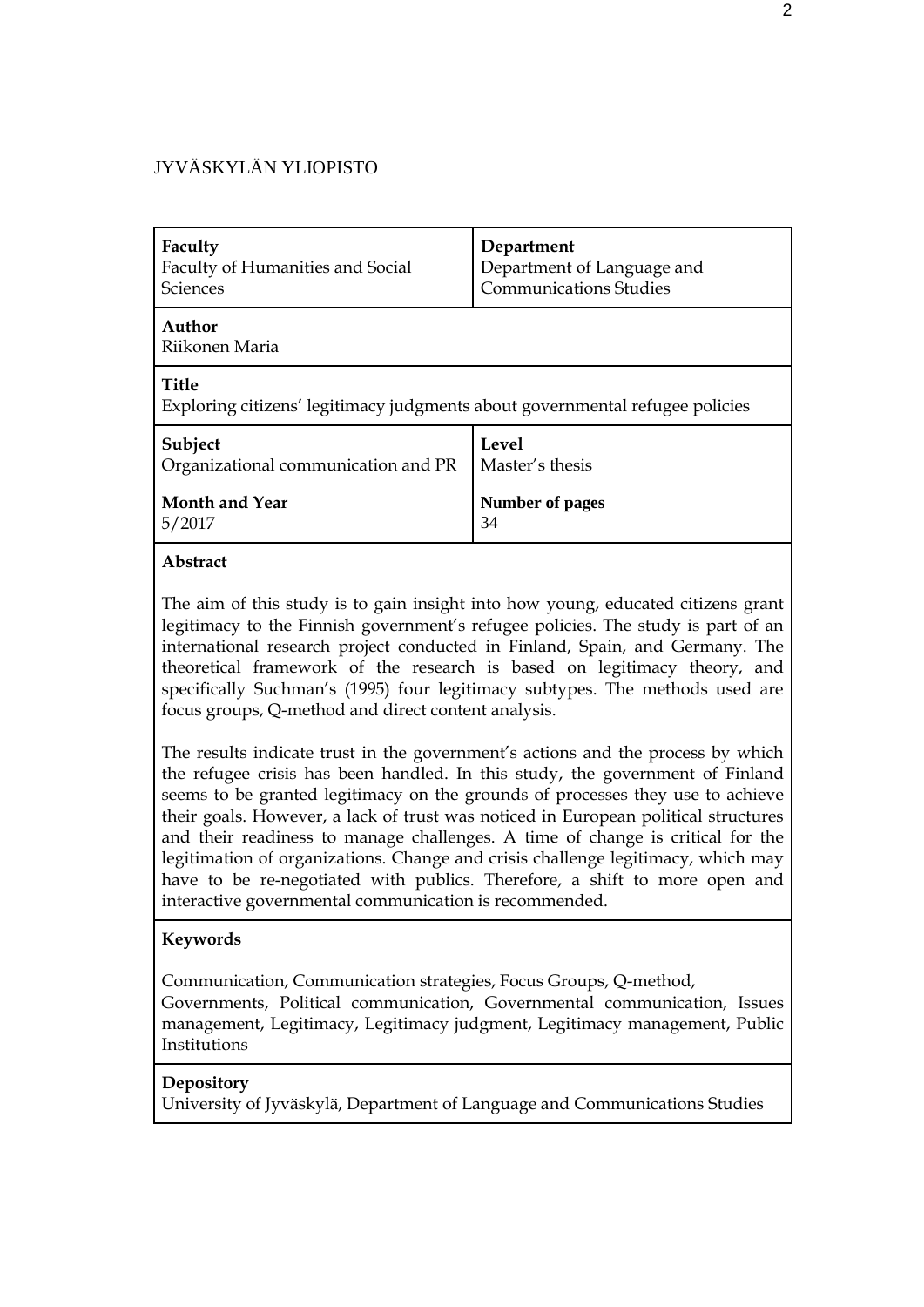#### JYVÄSKYLÄN YLIOPISTO

| Tiedekunta<br>Humanistis-yhteiskuntatieteellinen<br>tiedekunta                            | Laitos<br>Kieli- ja viestintätieteiden laitos |  |
|-------------------------------------------------------------------------------------------|-----------------------------------------------|--|
| Tekijä<br>Riikonen Maria                                                                  |                                               |  |
| Työn nimi<br>Exploring citizens' legitimacy judgments about governmental refugee policies |                                               |  |
| Oppiaine<br>Yhteisöviestintä                                                              | Työn laji<br>Maisterintutkielma               |  |
| Aika<br>5/2017                                                                            | Sivumäärä<br>34                               |  |

#### **Tiivistelmä**

Tämän tutkimuksen tavoitteena on saada tietoa siitä, miten nuoret, korkeakoulutetut suomalaiset muodostavat legitimiteettiarvioitaan Suomen hallituksen pakolaispolitiikasta. Tutkimus on osa kansainvälistä tutkimushanketta, joka toteutettiin Suomessa, Saksassa ja Espanjassa. Työn teoreettinen viitekehys on legitimiteettiteoriassa ja erityisesti Suchmanin (1995) neljässä legitimiteetin alatyypissä. Tutkimusmetodeina käytetään fokusryhmätutkimusta, Q-metodia ja teoriaohjaavaa sisällönanalyysia.

Tulokset osoittavat luottamusta hallituksen toimia kohtaan pakolaiskriisissä. Tämän tutkimuksen perusteella Suomen hallitukselle myönnetään legitimiteetti sen pohjalta, miten hallitus toimii päästäkseen tavoitteisiinsa. Toisaalta tulokset osoittavat luottamuksen puutetta Euroopan poliittisia rakenteita ja niiden kriisivalmiuksia kohtaan. Yhteiskunnalliset muutokset ovat kriittisiä organisaatioiden legitimiteetille. Ne haastavat legitimiteetin ja organisaatio saattaa joutua yleisöjen uudelleenarvioitavaksi. Tästä syystä hallituksen viestinnässä on syytä suosia avointa, vuorovaikutteista viestintää.

#### **Asiasanat**

Viestintä, Viestintästrategia, Fokusryhmä, Q-metodi, Poliittinen viestintä, Hallituksen viestintä, Issues management, Legitimiteetti, Legitimiteetin muodostuminen, Legitimiteetin hallinta, Julkishallinnon organisaatiot

#### **Säilytyspaikka**

Jyväskylän yliopisto, Kieli- ja viestintätieteiden laitos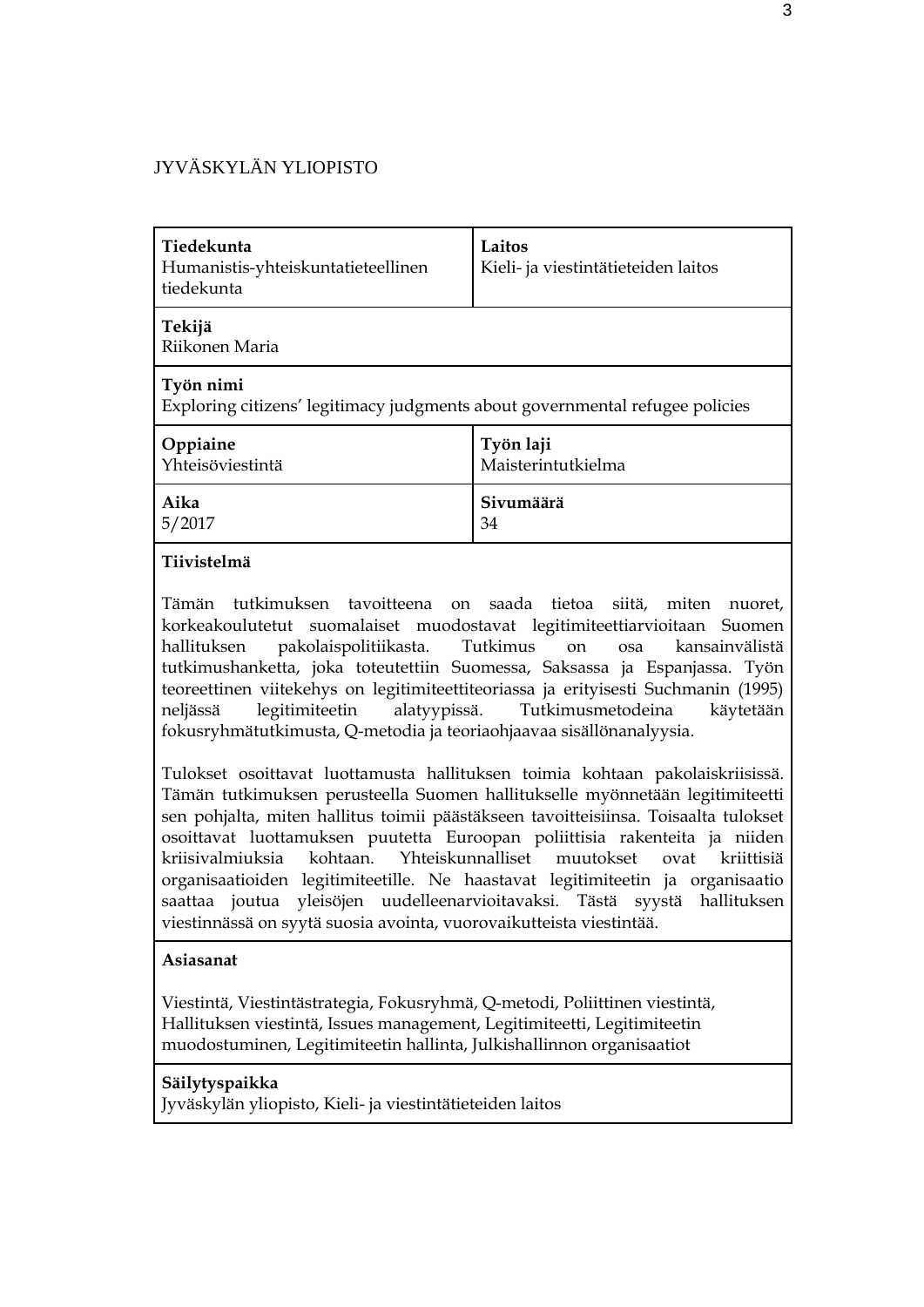## Contents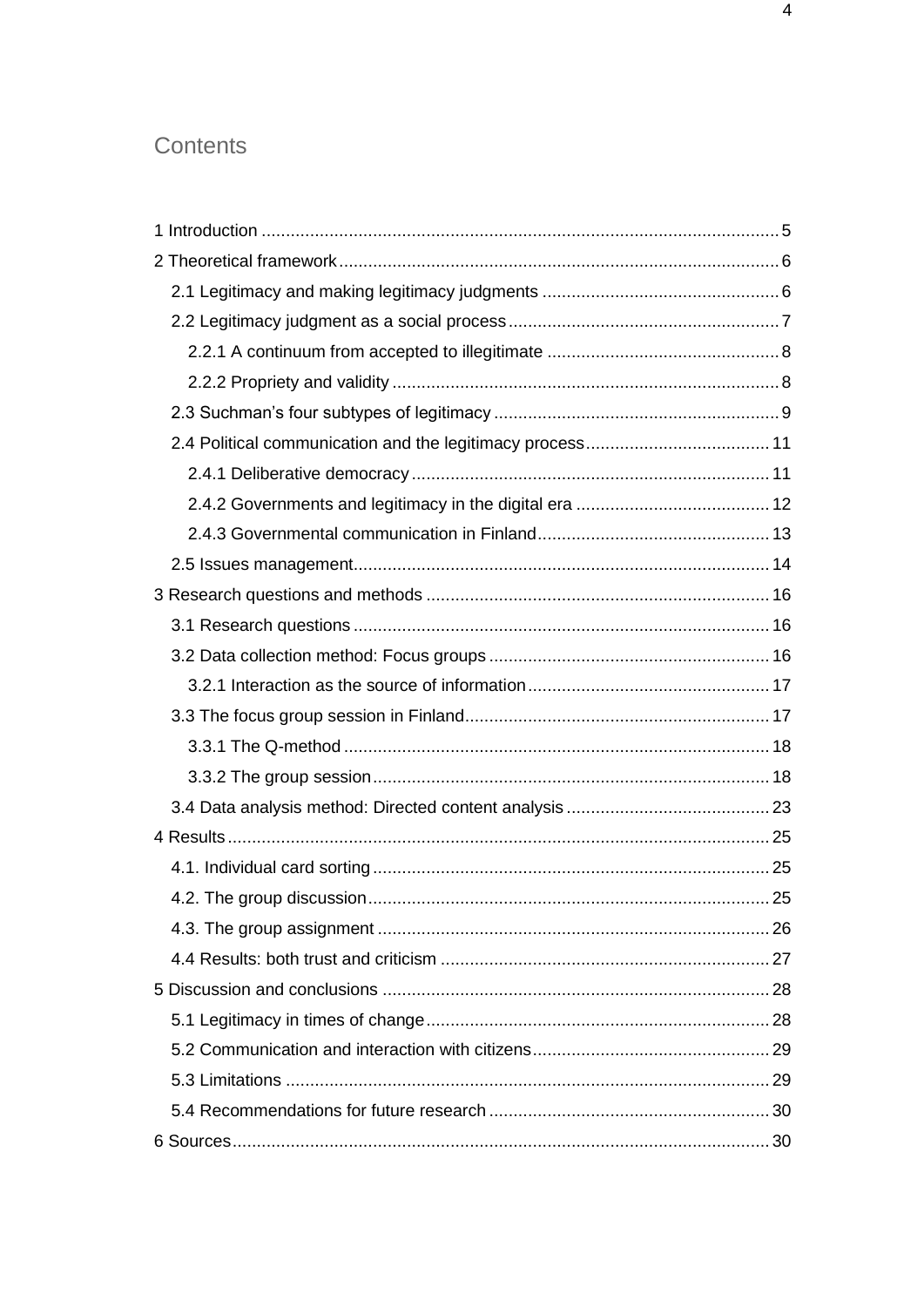## <span id="page-4-0"></span>1 Introduction

Europe has faced economic and financial challenges in recent years. The situation has put increasing pressure on public institutions dealing with citizens' expectations which are not met like before (Canel 2016). Along with economic challenges, the EU battled the refugee issue in 2015 - 2016. More than a million asylum seekers entered Europe in 2015. National governments and public institutions are handling the situation according to international agreements and European regulations on refugee and asylum seeker rights. Finland works towards these goals as a part of the EU and considers it important to cooperate with the entire international community (Ministry for Foreign Affairs of Finland, 2016).

In addition to the refugee issue, the challenges public attitudes in general place on the EU has been noted by several scholars. In 2004, 50 per cent of Europeans reported tending to trust the EU, compared with just 31 per cent nine years later. Citizens seem to have withdrawn their support for both multi-level and national level institutions. (Mcevoy 2016, 1159.)

The situation where the national governments are facing pressure - and citizens' expectation vary - gives rise to questions about the legitimacy of public institutions, including governments. Organizations are forced to maintain legitimacy to preserve existence (Canel & Luoma-aho 2015). Legitimacy is a generalized perception that the actions of an entity are desirable, proper, or appropriate within some socially constructed system of norms, values, beliefs, and definitions (Suchman, 1995, 574). Legitimacy is based on how the organization's actions relate to existing social norms and values (Metzler 2012). Although legitimacy can be viewed as an asset owned by a certain  $actor-an$  individual, organization, or category organizations— it still is a social evaluation made by others (Bitektine  $\&$ Haack, 2015, 50), both consisting of individual judgments and as a collective process (Bitektine & Haack, 2015, 50; Johnson, Dowd & Ridgeway, 2006, 57).

Organizational communication strategies are a vital part of legitimacy management. How organizations communicate, how they listen to and involve stakeholders, and how communication is used as means of reaching specific goals affect the way the organization is perceived and whether it receives sufficient support. Thus, research on legitimacy judgements can provide useful data for managing strategic communication.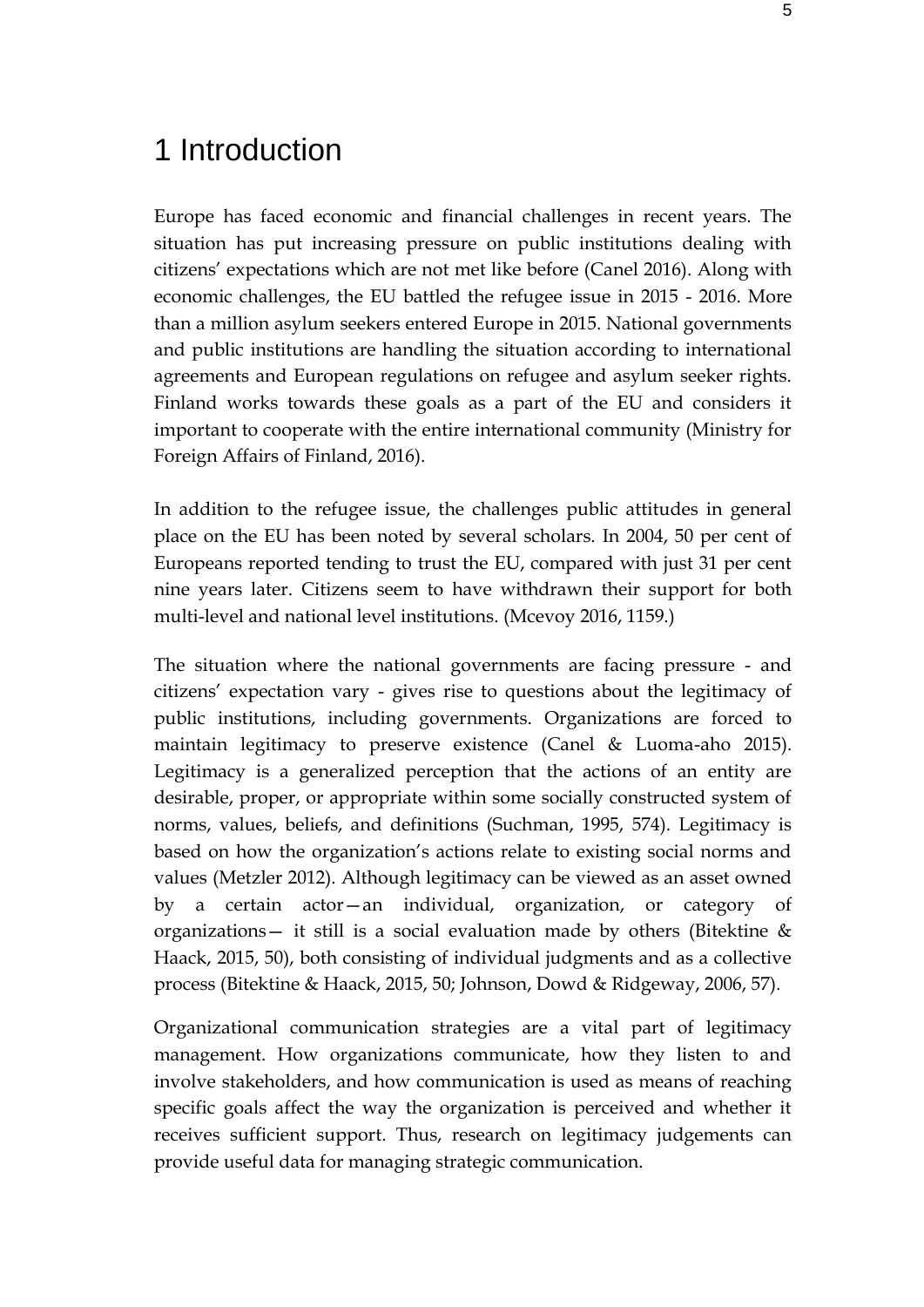This Master's Thesis is a part of a research project conducted to gain insight into how people in Spain, Germany, and Finland evaluate and confer legitimacy to their governments. The aim of this study is to gain insight into how young, educated citizens grant legitimacy to the Finnish government's refugee policies. How do citizens judge governments' legitimacy and what are their expectations? The theoretical framework is built on Suchman's (1995) model on four legitimacy types (consequential, structural, procedural, and personal). The research explores whether the model applies to young, educated citizens in Spain, Germany and Finland. This paper reports the findings of Finland. One focus group session was held in Finland to identify young people's judgments and expectations, as well as their prioritization on the above four types of legitimacy. The main constructs were identified through a directed content-analysis.

## <span id="page-5-0"></span>2 Theoretical framework

### <span id="page-5-1"></span>2.1 Legitimacy and making legitimacy judgments

The theoretical framework of this research is built on legitimacy theory. Legitimacy can be defined as the conferred right to exist. It is the generalized perception that an entity's actions are desirable, proper, and appropriate (Suchman 1995, 574). When it comes to organizational legitimacy, legitimacy is based on the organization's actions and how these actions relate to existing social norms and values (Metzler 2012). The concept of legitimacy is linked to the minimum accountability standards defining a particular type of organization. An individual compares his/her judgment to a preference point to decide if the subject is legitimate or illegitimate (Finch, Deephouse & Varella 2015, 267.) In other words, to be legitimate, the organization must meet the minimum standards of its field (King & Whetten 2008, 199.) Legitimacy is constantly under observation and it has to be earned time after time. Boyd (2000) notes that legitimacy is socially constructed and controlled by the organization's publics. In order for legitimacy to be obtained, a sufficient number of stakeholders must confer it to the organization (Boyd 2000).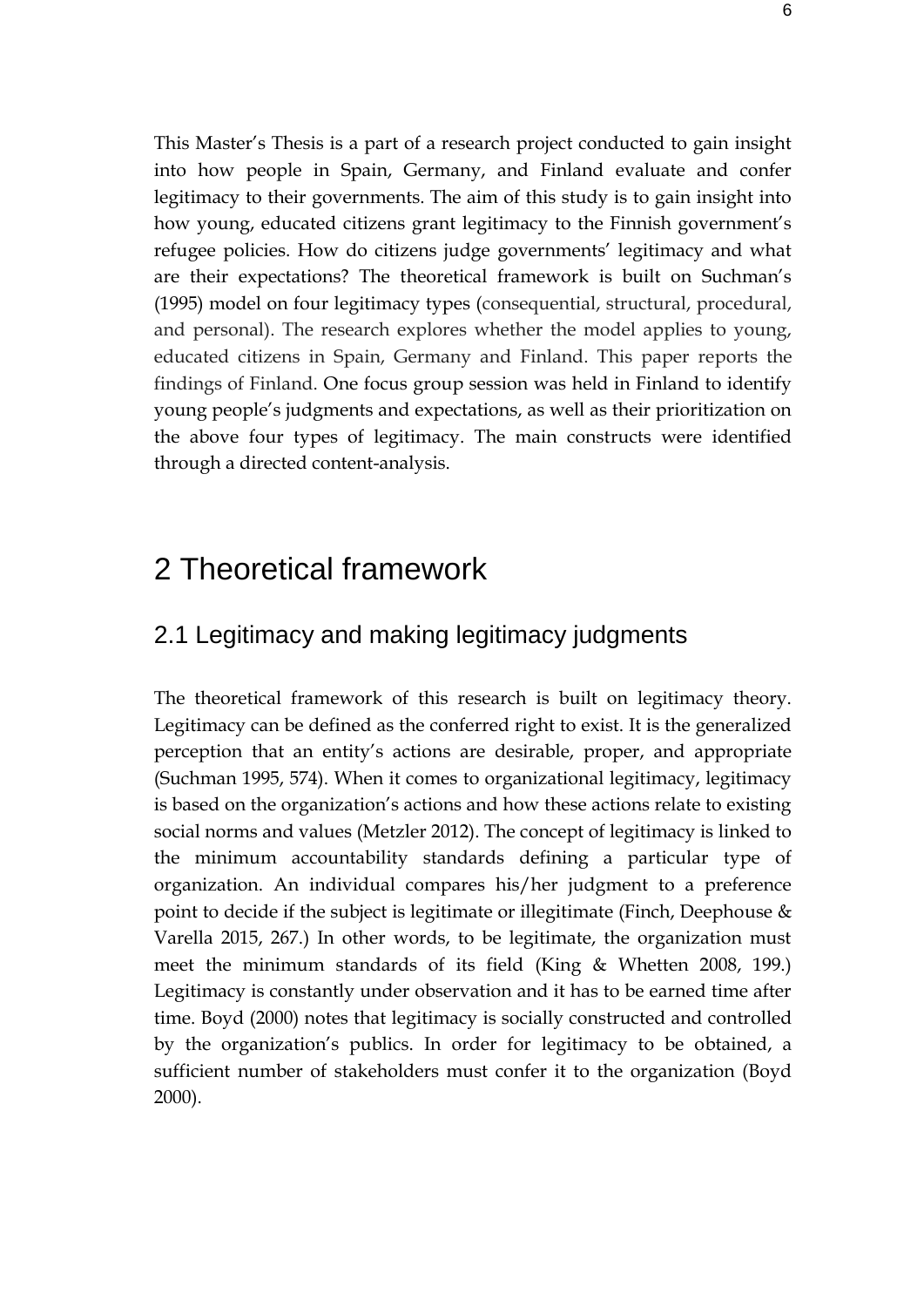## <span id="page-6-0"></span>2.2 Legitimacy judgment as a social process

Although legitimacy can be viewed as an asset that belongs to an organization (or some other actor), it is also a social evaluation made by others. Legitimacy does exist on its own, instead it is an ongoing negotiation between an organization and its publics. The actual process of forming legitimacy judgements has become increasingly central with the development of digital communication and social media. Organizations can no longer control their legitimacy via communication activities. Instead, interest groups, social movements, and individuals use digital technologies to inform and persuade others regarding the legitimacy of organizations and their practices. A Facebook post or a tweet on Twitter can lead to a legitimacy challenge for even the most well-established organization. (Deephouse et.al. 2016, 15).

Forming and maintaining legitimacy is a continual process, consisting of people's individual and social assessments and judgments (Bitektine 2011, Johnson, Dowd & Ridgeway, 2006, 57). Evaluators make judgments about the social properties of an organization and, through their actions, generate positive or negative outcomes (Bitektine & Haack, 2015, 50). Legitimacy is maintained, challenged and defended in the interaction between the organization and its publics (Metzler 2012). In the legitimation process organizations are linked to a broader cultural framework of beliefs about social reality; of how things are, and how things should be (Johnson, Dowd & Ridgeway, 2006, 56). Legitimacy takes place when most people accept the object as legitimate (Johnson, Dowd & Ridgeway, 2006, 57) or when the object has reached a taken-for-granted character (Hannan & Carroll 1992, 33- 34).

Much research has been conducted on legitimacy from the organization's point of view; on how legitimacy could be established and maintained by the organization. In recent years, there has been an increasing demand for knowledge about the actual formation process of legitimacy among publics (Bitektine 2011) - how people in fact judge something as legitimate. New theories on legitimacy judgment have been introduced by e.g. Bitektine (2011), Bitektine & Haack (2015), Tost (2011), and Finch, Deephouse & Varella (2015).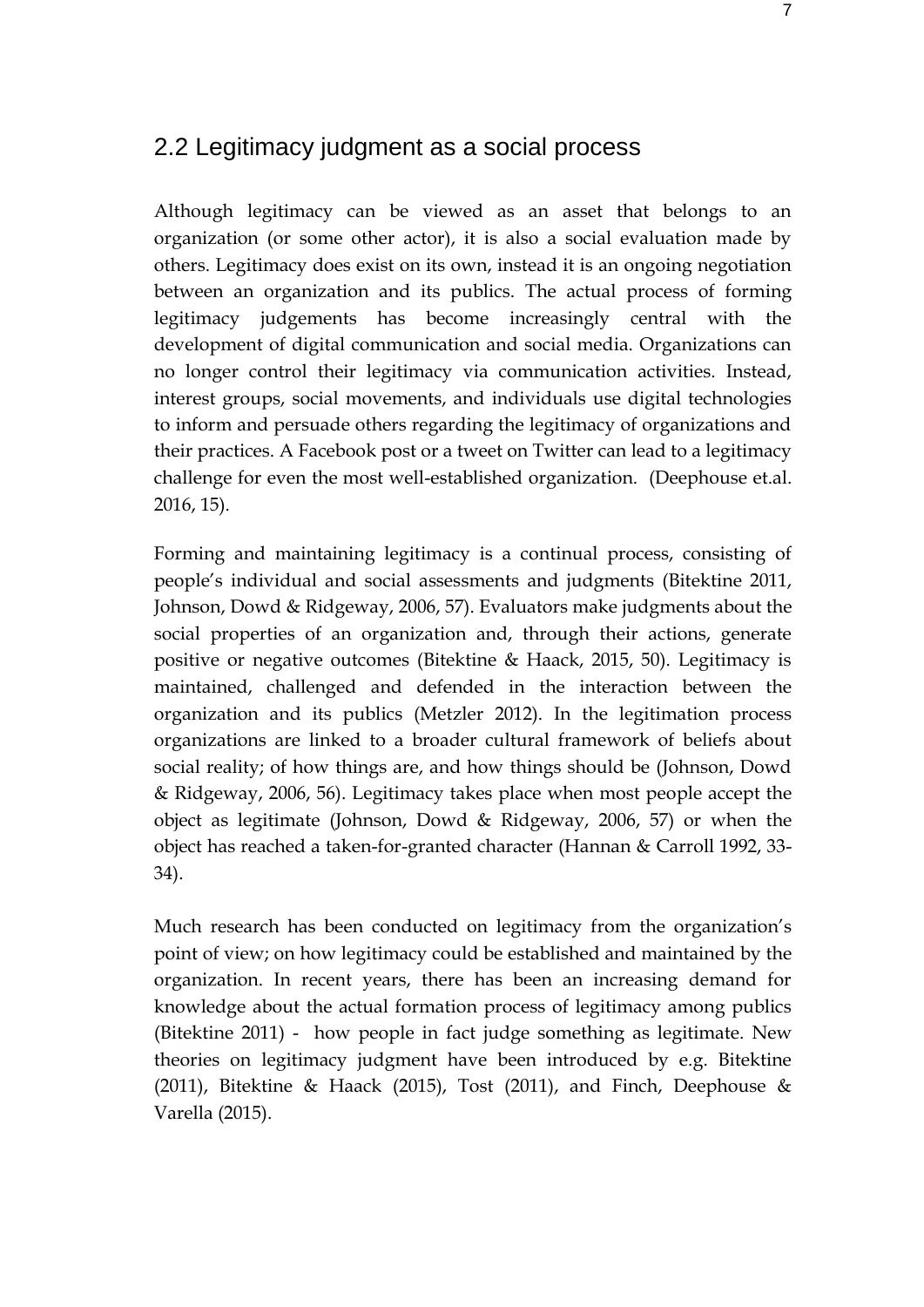#### <span id="page-7-0"></span>2.2.1 A continuum from accepted to illegitimate

The complex and multi-dimensional nature of judgment formation calls for new ideas on the concept of legitimacy. The dichotomy of a subject being either legitimate or illegitimate has recently been challenged by researchers. Instead of being on or off, legitimacy can also be viewed as a continuum. Deephouse et at. (2016, 9-10) propose a view recognizing that there are four basic outcomes of legitimacy evaluations and hence four basic states of organizational legitimacy: accepted, proper, debated, and illegitimate.

When an organization is "accepted", its legitimacy is based on more passive evaluations that reflect taken-for-grantedness. "Proper", on the other hand, describe a more deliberative judgement on legitimacy. This distinction reflects that "accepted" organizations are those that are not, or have not recently been, actively evaluated, whereas organization deemed "proper" have been.

When "debated", the legitimacy of the organization's actions or fundamental values is being actively questioned and challenged. Finally, "illegitimate" reflects the assessment that the organization is inappropriate and has lost its legitimacy, and that it should be radically reformed or cease to exist. (Deephouse et.al. 2016, 10.)

#### <span id="page-7-1"></span>2.2.2 Propriety and validity

Individuals are seen as the microlevel foundation of legitimacy (Finch, Deephouse & Varella (2015, 265), forming social judgments of organizations. Tost (2011, 689) names the individual and social levels of legitimacy judgments propriety (referring to an individual's own judgment of whether an organization is appropriate for its social context) and validity (referring to a general consensus that the organization is appropriate for its social context). Thus, one of the basic sources of validity cues for individuals making judgments is majority opinion (Bitektine & Haack 2015, 50-51). Bitektine (2011, 156) uses the concepts of cognitive legitimacy, in which the evaluation stops when the organization is classified as a typical representative of its field, and sociopolitical legitimacy, where the evaluation continues and the organization is scrutinized and questioned to find if it's beneficial to society.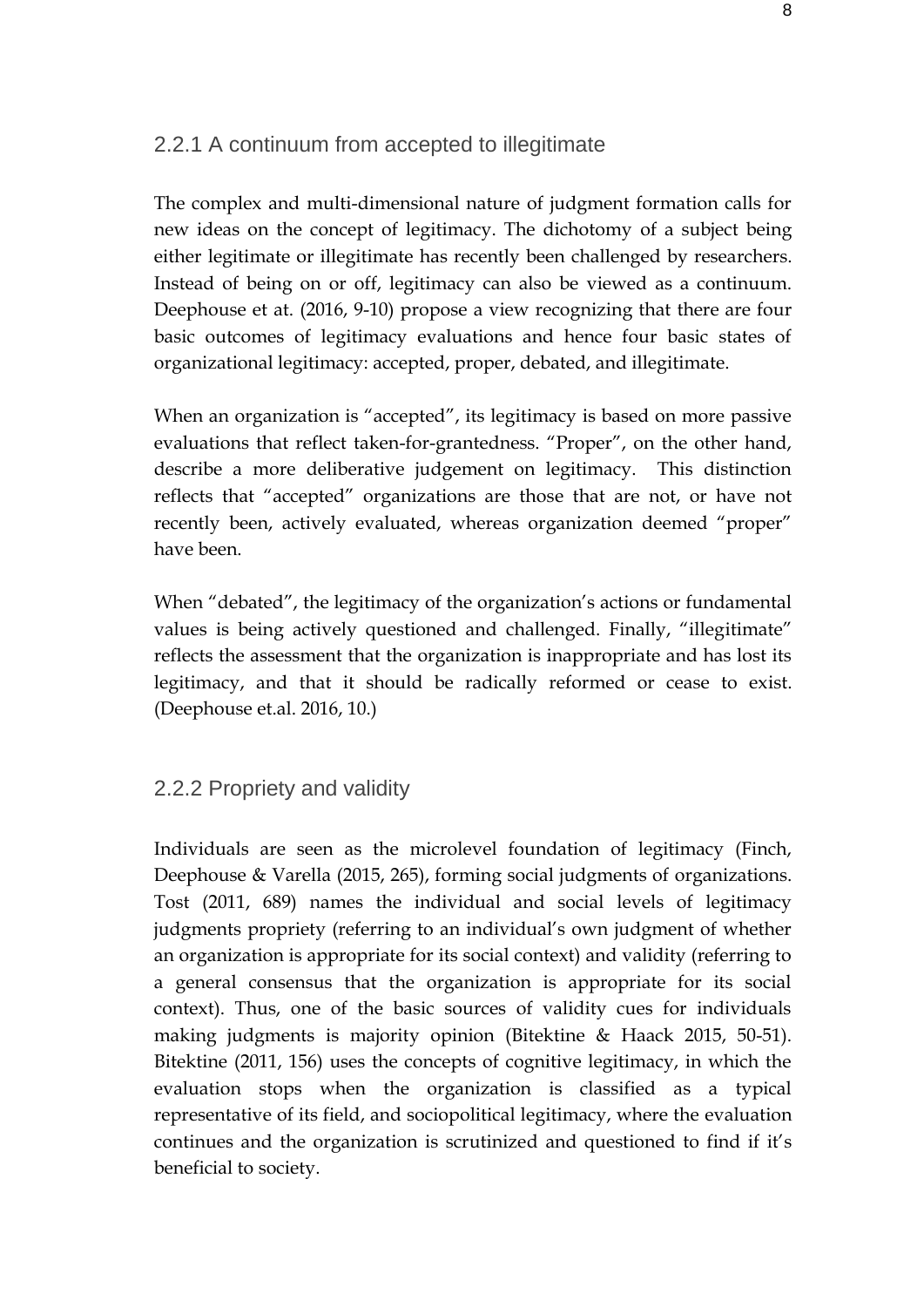The concepts of propriety and validity prove useful in studying legitimacy judgments times of change or crisis. Under stable societal conditions, the legitimacy process is dominated by top-down influences which reinforce validity and inhibit the public expression of deviant or minority opinions, whereas new validity can be constructed in times of change (Bitektine & Haack 2015, 68). Individuals make their judgments either on an active, evaluative mode when the attempt to create a legitimacy judgment is deliberate, or a passive mode, when individuals either use validity cues as cognitive shortcuts or passively assume the legitimacy of entities that conform to cultural expectations (Tost 2011, 696).

## <span id="page-8-0"></span>2.3 Suchman's four subtypes of legitimacy

Suchman (1995, 577-584) divides legitimacy into three types: pragmatic, moral and cognitive.

- Pragmatic legitimacy rests on self-interested calculations by audiences and on exchanges between the organization and its publics. Legitimacy is conferred when the publics feel the organization serves their interests. In turn, the organization gains trust from publics.
- Moral legitimacy is based on conscious evaluations about whether an organization's actions are culturally valued and accepted. Legitimacy is granted when publics feel the organization is doing the right thing morally. Organizations can acquire and maintain moral legitimacy by showing social responsibility. (Suchman 1995, 578-579.)
- Cognitive legitimacy is conferred when an organization's actions are seen as necessary and indispensable. These actions meet expectations that are taken for granted in society (Hannan & Carroll 1992, 33-34).

This study looks more closely at moral legitimacy and its four subtypes: Consequential, procedural, structural, and personal legitimacy (Suchman 1995, 580-582).

- 1. Consequential legitimacy refers to consequences: It is granted when the outcome of an action is viewed as favorable.
- 2. Procedural legitimacy refers to processes: An organization's procedures and techniques are viewed as morally favorable and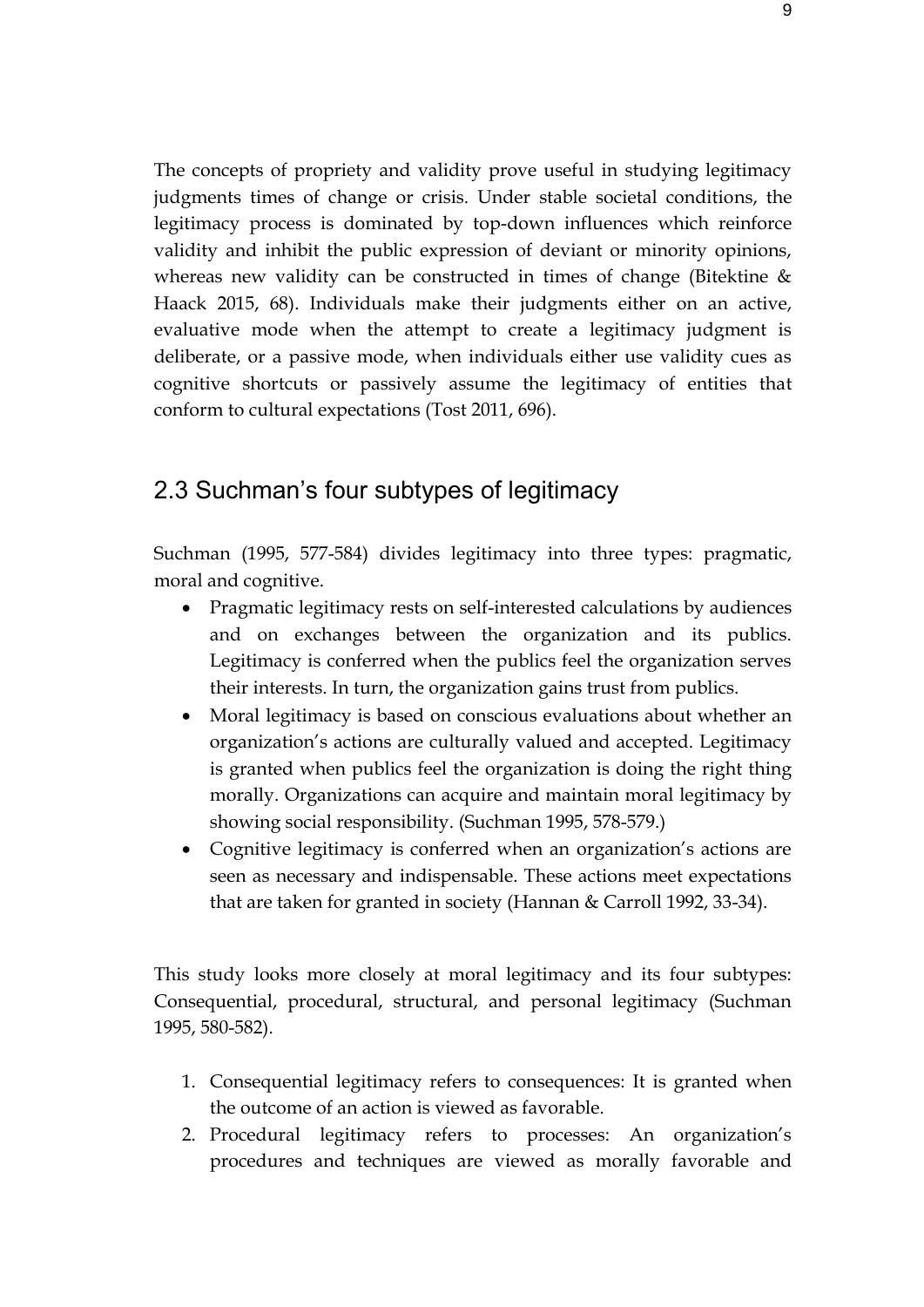socially accepted. Procedural legitimacy becomes significant especially in actions with no clear, visible outcomes. The organization can still demonstrate a good-faith effort and proper means with a positive moral value in its procedures.

- 3. Structural legitimacy refers to organizational structures. Audiences see the organization as valuable and worthy of support when they find its structural characteristics as morally appropriate. Procedural and structural legitimacy somewhat merge, but as the former focuses on processes viewed in isolation, the latter is concerned with entire system of recurrent activities: whether "this is a right organization for the job".
- 4. Personal legitimacy refers to a well-known person representing the organization. It rests of the charisma of individual organizational leaders and tends to be transitional.

Suchman (1995, 579) draws these types of moral legitimacy on Weber's (1978) idea on legitimate authority. (Table 1)

| Suchman                  | Weber                                                                                                                          |
|--------------------------|--------------------------------------------------------------------------------------------------------------------------------|
| Consequential legitimacy | Legal-rational authority,<br>instrumentally rational: based on<br>the pursuit of goals                                         |
| Procedural legitimacy    | Legal-rational authority, value-<br>rational: based on the fulfillment of<br>rules of proper behavior                          |
| Structural legitimacy    | Traditional authority, based on the<br>idea that certain types of actors are<br>worthy of exercising certain types of<br>power |
| Personal                 | Charismatic authority                                                                                                          |

Table 1.

A specific question for the communication of legitimate governments is how the perceived features of an organization are processed by the person who judges (Canel & Luoma-aho 2015, 7). The question of which aspects or dimensions of the organization's activities, structure, or outcomes the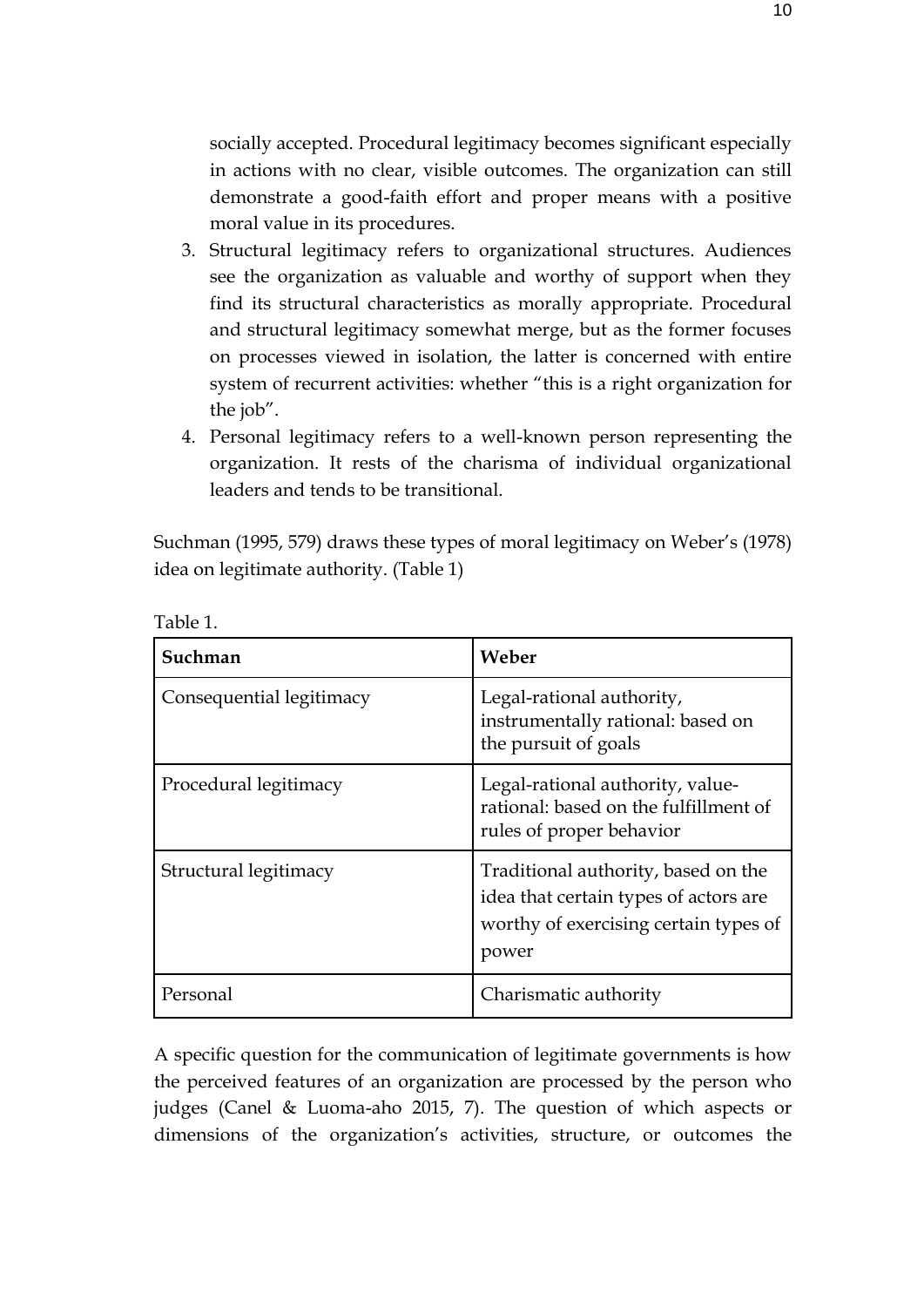audiences use in legitimacy judgment is critical for determining the overall legitimacy of the organization (Bitektine 2011, 156).

## <span id="page-10-0"></span>2.4 Political communication and the legitimacy process

Politics and political communication are a significant part of society and face the need to adapt to changes that are taking place. The criteria of good communication practices in general have been challenged. The demand for interactive, involving, and proactive communication styles concerns western governments like any organization. As Koc-Michalska & Lilleker (2017,1) point out, the conditions for and circumstances of political participation are adapting.

#### <span id="page-10-1"></span>2.4.1 Deliberative democracy

Democracy is said to rest on the power of people. These people come together to solve collective problems or, more typically, select representatives who develop solutions for their societies (Koc-Michalska & L 2017, 4).

More specifically, deliberative democracy is a school of thought in political theory that claims that political decisions should be the product of fair and reasonable discussion and debate among citizens. Through deliberation citizens can come to an agreement about a procedure, action, or policy for the public good. Deliberation is a necessary precondition for the legitimacy of democratic political decisions. (Eagan 2017).

The idea in of coming to an agreement through deliberation may be considered more optimistic than realistic on a societal level. However, the ideas of deliberative democracy can support the thought that public opinion is significant in the legitimation of governmental decisions. According to Habermas (2006,418) considered public opinions set the frame for the range of what the citizens would accept as legitimate decisions. Bohman (2007, 348) points out that the theory of deliberative democracy demands much of citizens and institutions, but "should these demands be met to some approximate extent decisions made under these conditions will be more likely not only to be fairer but also to be better informed and well-reasoned".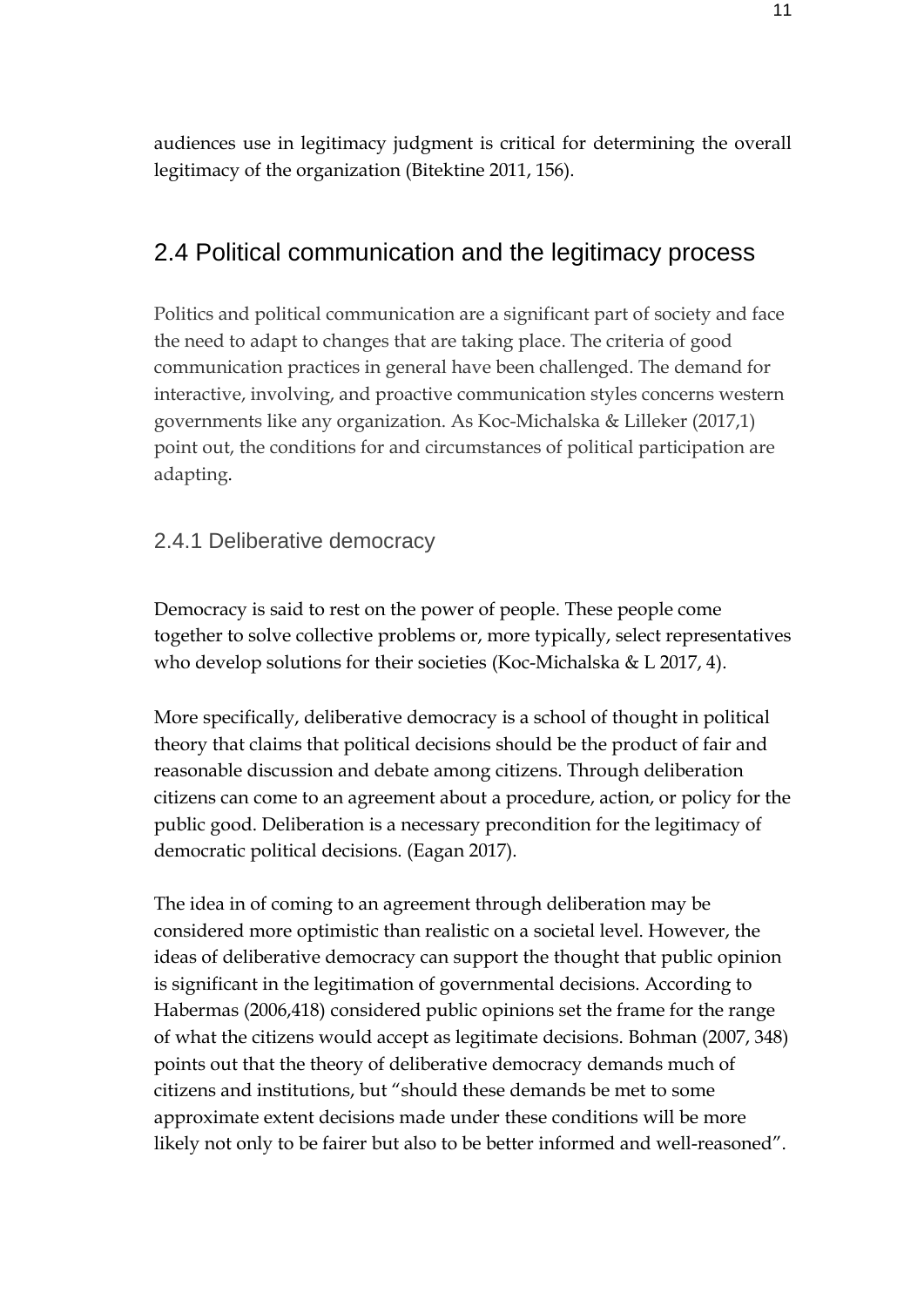In today's digital era and with people's participation in social media, more deliberative and engaging forms of politics may be emerging in online and offline public spaces and this may encourage people to become active (Koc-Michalska & L 2017, 4).

#### <span id="page-11-0"></span>2.4.2 Governments and legitimacy in the digital era

The current times in European communities do not spare national governments from being judged by publics. Previous studies in Spain have shown that when assessing governments, people are increasingly less influenced by ideology or party indentification, but base their judgments more on the political and economic situation (Canel & Echart, 2011). On EU level, citizens who feel they are part of the EU system and can have an influence on its policy-making are more likely to support it (Mcevoy (2016, 1163). The more feelings of trust and perception of fairness of governmental processes citizens have, the more likely the EU is to receive support (Mcevoy 2016, 1171).

As the legitimacy of governments is no longer self-evident, governments, as well as other public organizations, are impelled to legitimize their activities to preserve existence (Canel & Luoma-aho 2015). People's expectations matter; public image is a combination of they tell people they do, and what they really do (Canel & Echart 2011, 121). As Habermas (2008, 418) points out, political power requires legitimation and this legitimation process must pass through a public sphere that has the capacity to foster considered public opinions.

As the criteria of good communication have developed along with digitalization and the social media, it is worth noting that legitimacy judgments are also formed online to a growing extent. Digital technologies offer pathways to participation which takes place in the "electronic republic" or "digital agora" (Koc-Michalska & Lilleker 2017, 1). In these arenas expressions of opinion or attitude, including political ones are circulated.

Koc-Michalska and Lilleker (2017, 4) point out that further research is needed about the conditions in which citizens are politically activated through their use of social media. Also, research is needed about the levels of engagement and participation: for example, how much of online engagement is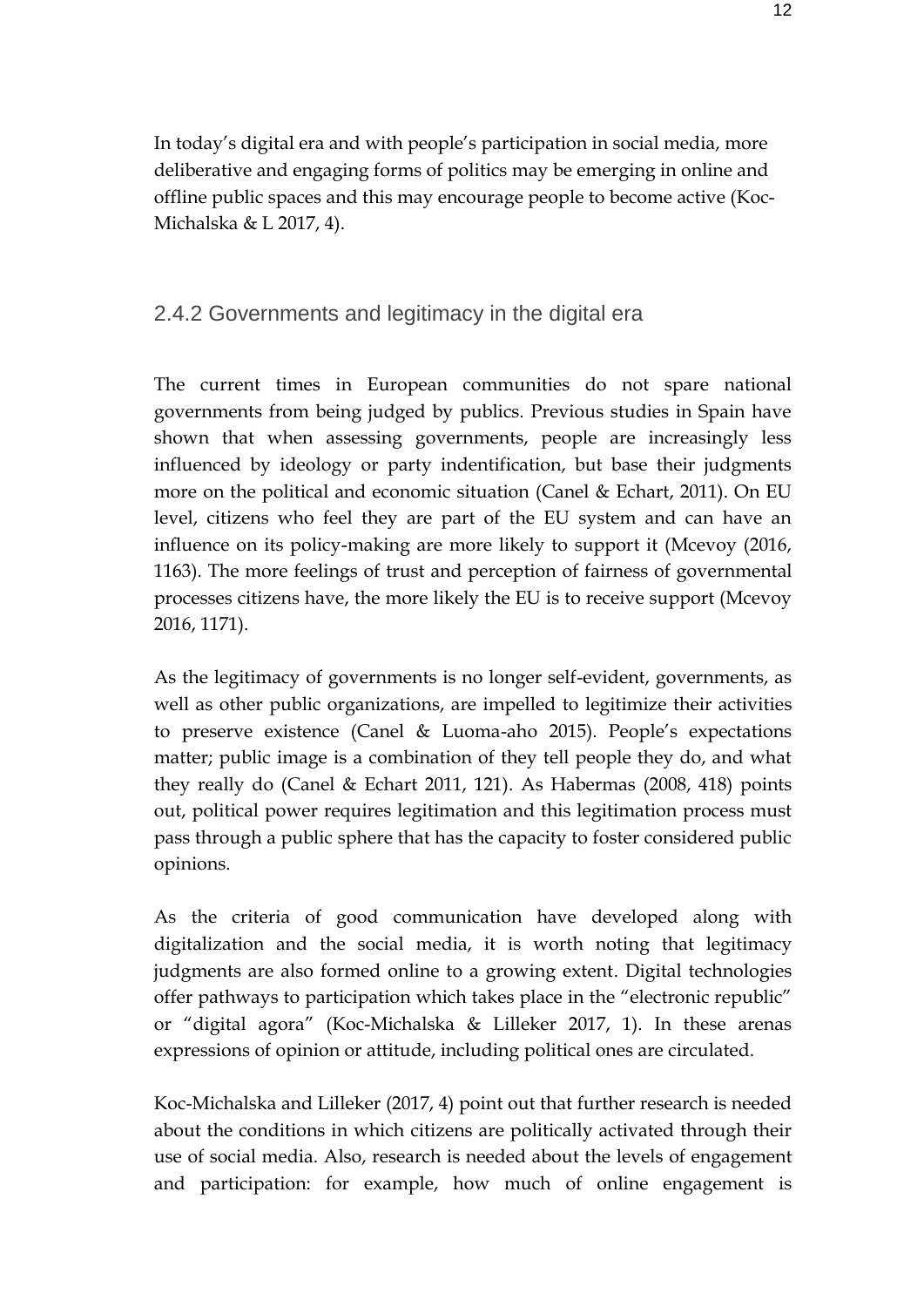superficial or meaningless, and to what extent it can lead to a wider democratic engagement.

### <span id="page-12-0"></span>2.4.3 Governmental communication in Finland

The Finnish governmental communications are rooted in the today's practices and western societal values: democracy and equality, the freedom of speech and the right to be involved and influence society. One of the basic citizen rights in Finland is the right to gain information about public decision making. (Valtionhallinnon viestintäsuositus 2010, 11.)

In addition to these core societal values, the guidelines of Finland's governmental communications are based on recent research generally accepted views of good communication. The government has published recommendations for communication in 2010 and in 2016. Since this research took place before the newest recommendations were published, the government's actions during the refugee crisis were weighed up mainly based on the 2010 recommendation. Some comparison was made to the new version.

Interaction, co-operation and coordination are some of the core values of governmental communication in Finland. In the world of two-way communication, it is vital for the government to work closely with its stakeholders, the media, and experts on different fields. New forms of media create new possibilities for involvement and interaction between Finnish citizens and the government. The government and its employees are encouraged to carry on open and active communication with the Finnish people. This includes taking into account the feedback received from stakeholders in decision making. (Valtionhallinnon viestintäsuositus 2010, 7, 17.)

To meet societal values and legal prerequisites, governmental communications should be active and based on the needs, rights, and interests of the citizens. Communications serve as a tool the create a culture in which the citizens, as well as other actors like organizations, are involved in decision-making. Good governmental communication is interactive, open, independent, reliable, equal, and prompt. (Valtionhallinnon viestintäsuositus 2010, 13-14.)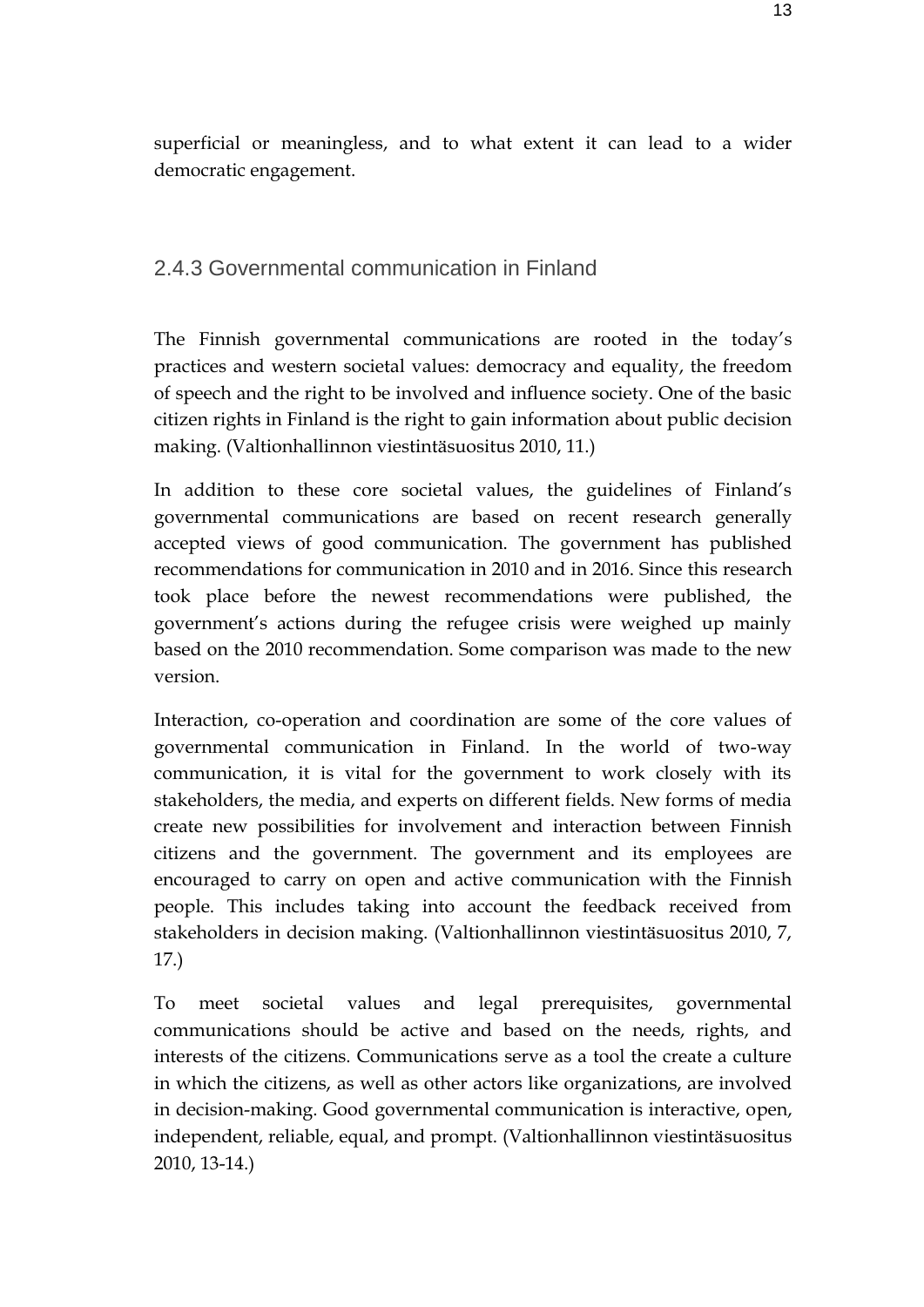The 2016 version of the recommendations for governmental communications brings more focus on digitalization, social media, and their effects communication. As producing and sharing content has become a natural part of people's behavior online, the emphasis of governmental communication must follow the trend: digital communication requires even more attention on timing, interaction and usability. (Valtionhallinnon viestintäsuositus 2016, 12.)

## <span id="page-13-0"></span>2.5 Issues management

The situation European governments faced dealing with refugees could be described as an "issue". An issue is a condition or an event which, if it continues, will have a significant effect of the functioning or performance of the organization or on its future interests (Jaques 2007, 147). It is perceived to have the potential to affect an organization's performance (Dutton  $\&$ Ottensmeyer 1987, 355). An issue can be either internal (coming from inside the organization) ot external (coming from the environment). Luoma-aho and Vos (2010) suggested the term "issue arena" to describe the real or virtual places of interaction in which ideas and issues are discussed between an organization and its stakeholders. Issue arenas are dynamic and the participants more or less active, depending on the case. (Luoma-aho & Vos 2010, 319).

Issues have the potential to affect not only an organizations functions, but also its legitimacy. Sethi (1979, 65) used the term "legitimacy gap" which refers to the space between public perceptions of what an organization is doing and what is expected of that organization. A legitimacy gap indicates that issues that threaten the organization's well-being have arisen, and the gap links closely with discrepancies between an organization's identity and its image (Roper & Toledano 2005, 480).

Aspects of legitimacy and legitimacy judgments are worth exploring when considering issues and how they could be managed. Due to their potential to affect organizations and create legitimacy gaps, issues need ongoing attention and should not be neglected, but managed. Issues management typically involves the proactive identification, and subsequent defusing, of problems before they escalate into crises (Roper & Toledano 2005, 480). With proactive identification of issues, the character of possible legitimacy challenge should be recognized.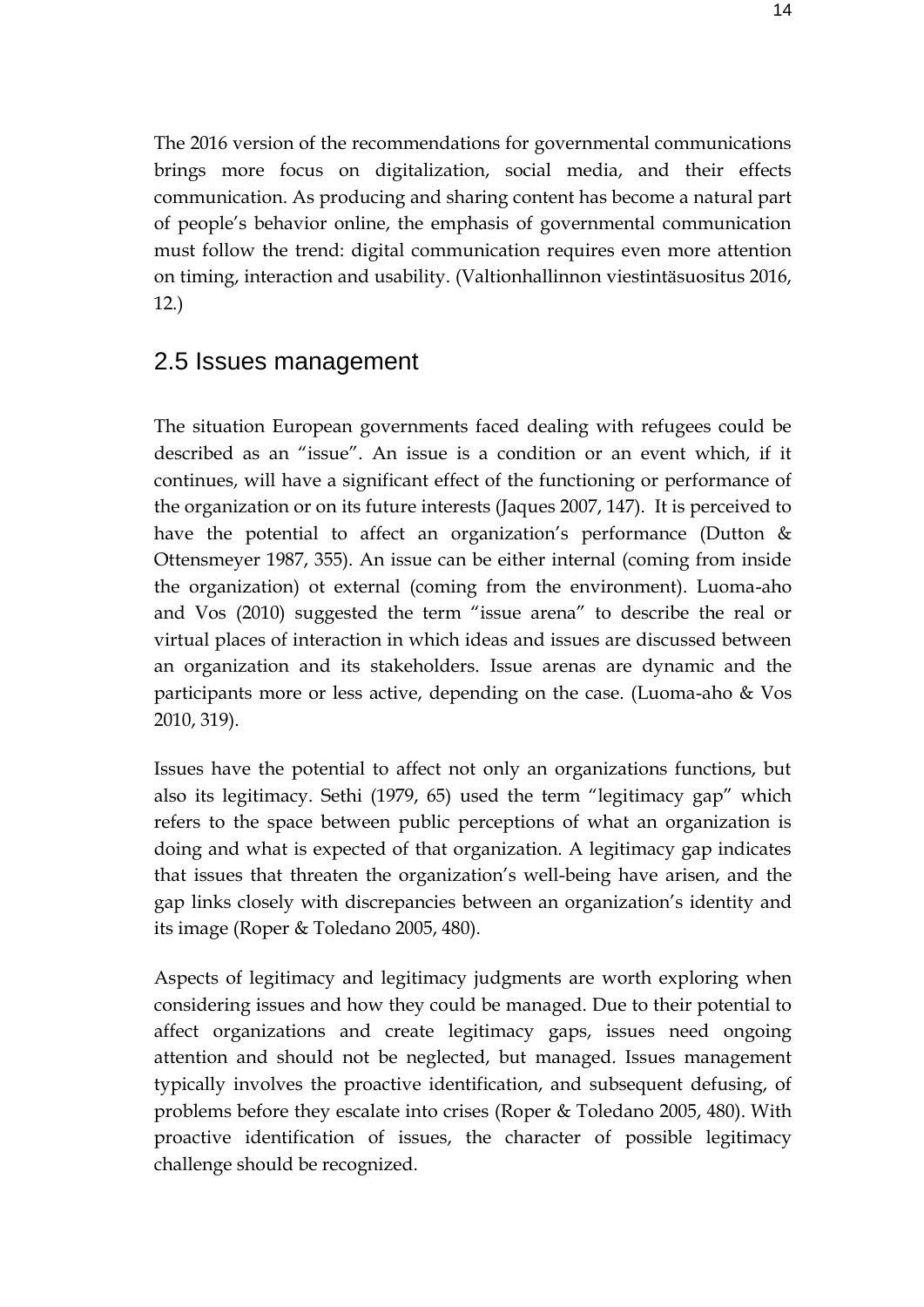As Ansoff (1980, 140) suggests, issues can be assessed based on two perspectives: urgency and impact. The more impact the issue potentially has on the organization and the more urgent the matter, the more essential it is to react and respond without delay. On the other hand, in case of issues with less impact and urgency, little harm is done by doing nothing.

To assess the urgency or the impact, it is useful to recognize the character of judgments being made by publics on issue arenas. The legitimacy continuum (Deephouse et.al. 2016, 10) can be utilized as a clue about the state of organizational legitimacy – if the legitimacy is being questioned and to what extent:

- 1. Accepted: The legitimacy judgment is based on more passive evaluations and taken-for-grantedness. The amount or intensity of debate on issue arenas is likely to be low and not pose an immediate threat to legitimacy.
- 2. Proper: The more active evaluations are being made on issue arenas, the more deliberative the legitimacy judgments are. Thus, it is more possible for the issue to have more impact or urgency on the organization. The legitimacy is no longer taken for granted and needs attention.
- 3. Debated: The legitimacy of the organization's actions or fundamental values is being actively questioned and challenged. This situation can be viewed as a threat to legitimacy which calls for active issue management.
- 4. Illegitimate: As the worst-case scenario of organizational legitimacy, being judged as illegitimate calls of immediate action to manage the damage done by the issue.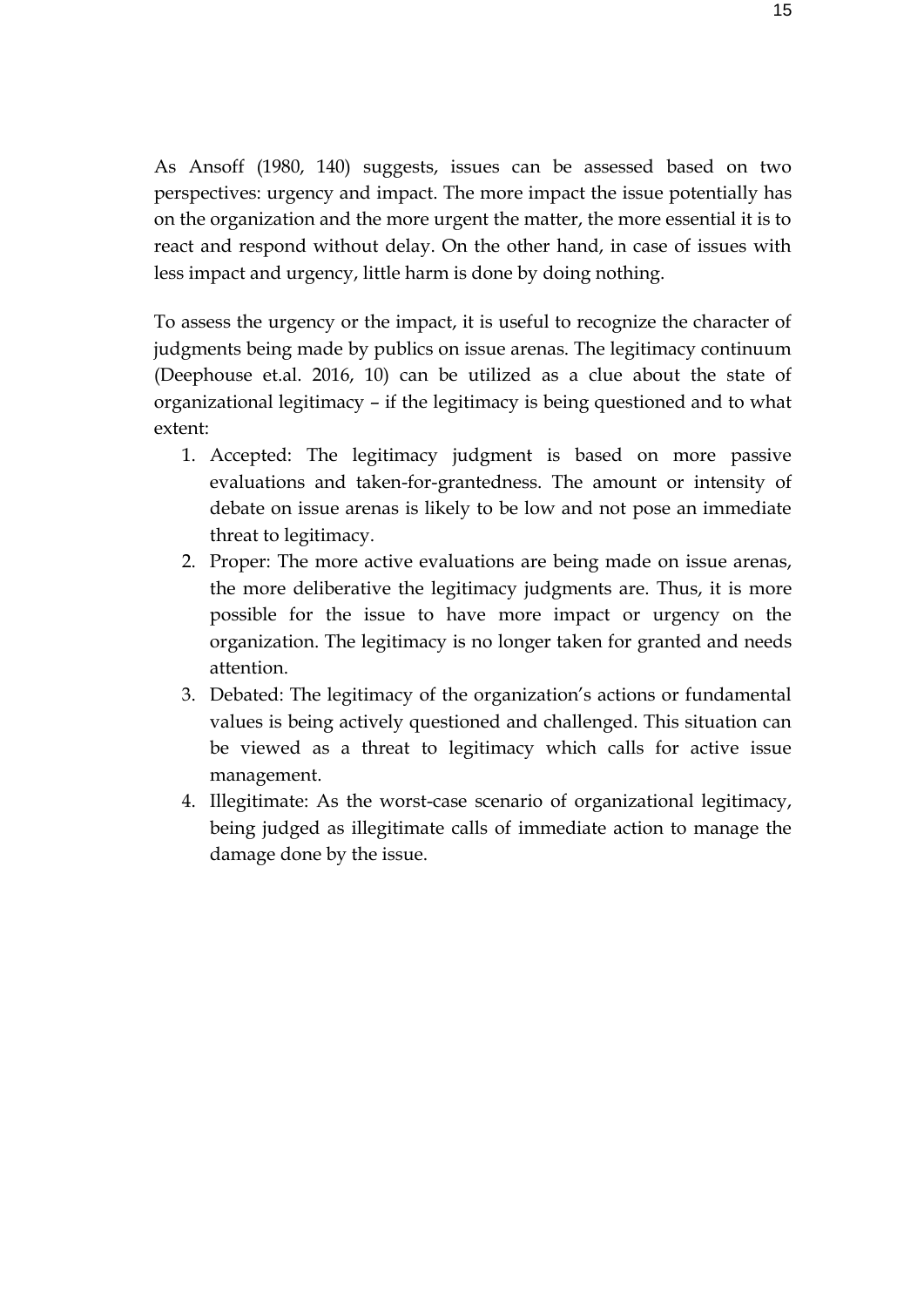# <span id="page-15-0"></span>3 Research questions and methods

### <span id="page-15-1"></span>3.1 Research questions

The research questions were:

- 1. How do young, educated citizens in Finland judge the government's legitimacy?
- 2. What are young, educated citizens' expectations toward the government?

The aim of this research was to gain insight into how young, educated citizens in Finland evaluate and confer legitimacy on the Finnish government's current immigration policies and what their expectations are. The interest was in the legitimation process – how people make judgments, what insight can be gained from observing and interpreting this process, and how this insight could be utilized in considering the elements of future governmental communications.

## <span id="page-15-2"></span>3.2 Data collection method: Focus groups

The research was conducted using the focus group method. Focus groups is a qualitative method and a specific type of group interview. Developed originally for media audience research (Kitzinger 1995), the method has been used on several different fields during the past centuries, including communication, sociology, health studies and marketing (Morgan 1996, 132). Focus groups are used to collect data through group interaction on a topic determined by the researcher (Morgan 1996, 130). It engages a small number of people in an informal group discussion, focused around a particular topic or set of issues (Wilkinson 2004, 345). Depending on the research topic and goals, the typical group size is 6-8 members, and the number of groups usually varies from 4 to 6. The discussion on a group session is conducted by a moderator whose level of involvement varies (Morgan 1996, 144-145). The moderator introduces and directs the discussion of topics and encourages participation in the conversation. It is essential that the moderator introduce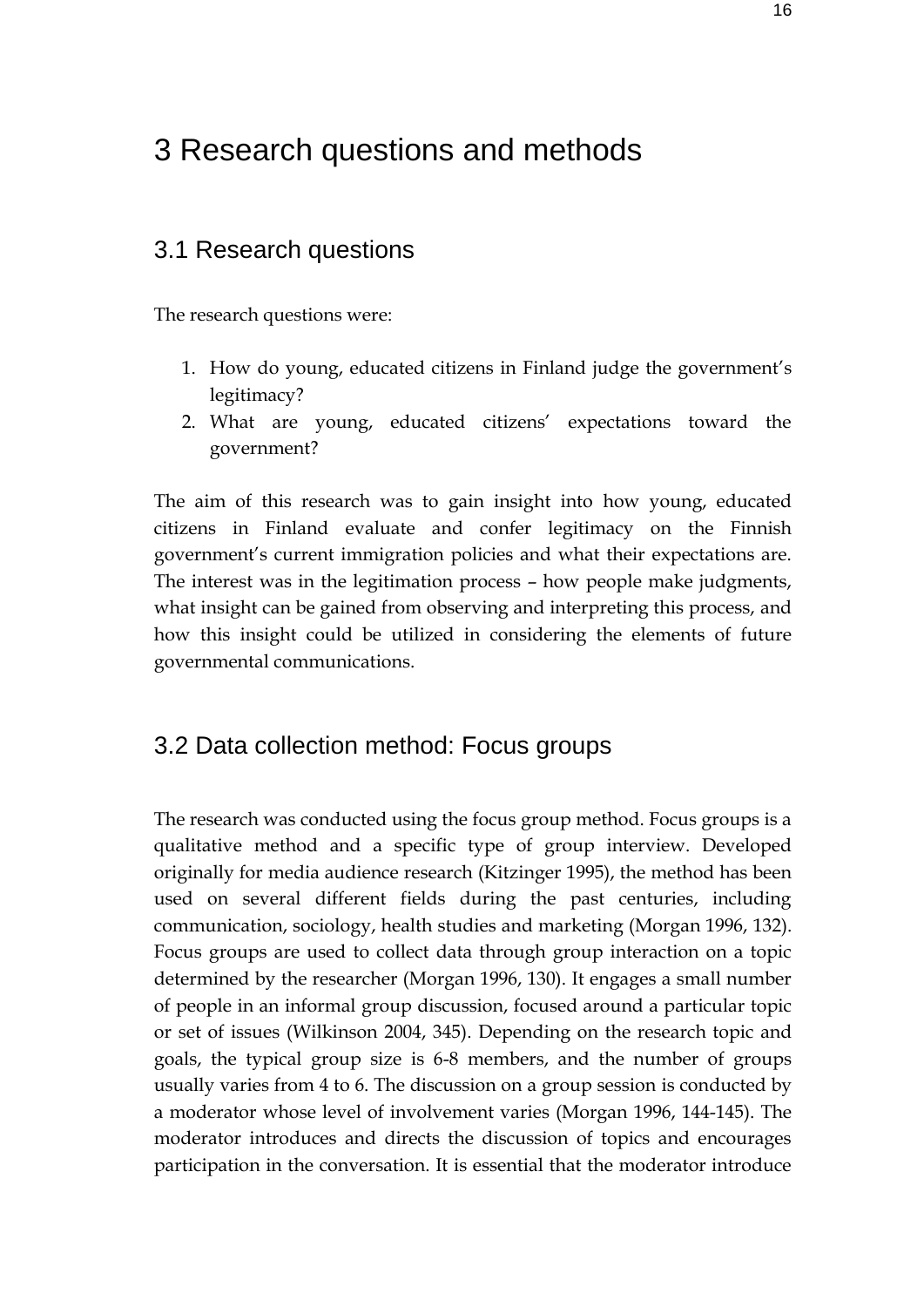topics and guide the discussion in an unbiased manner (Folch-Lyon & Trost 1981, 444). Participants are chosen from some specific target group whose opinions and ideas are particularly germane to the investigation (Folch-Lyon & Trost 1981, 444).

#### <span id="page-16-0"></span>3.2.1 Interaction as the source of information

One of the key elements of focus groups is the use of group interaction as the source of information. The method is particularly useful for exploring people's knowledge and experiences and is used to examine not only what people think, but how and why they think (Kitzinger 1995). The goal is to create a fairly unstructured, informal, and permissive atmosphere in which a dynamic group interaction develops. In open conversation each participant may comment, ask questions, or respond to comments by others, including the moderator (Folch-Lyon & Trost 1981, 444). This is significant compared to other types on group interviews, like nominal groups or Delphi groups, which do not allow interactive discussion (Morgan 1996, 130).

A unique strength of focus groups is the ability to observe the extent and nature of agreements and disagreements within the group (Morgan 1996, 139). Interpersonal communication can also highlight (sub)cultural values or group norms (Kitzinger 1995). As a result of intragroup stimulation, a group discussion with ten participants yields much more and richer information than ten individual interviews (Folch-Lyon & Trost 1981, 445).

Focus groups are a good choice of method when the purpose of the research is to elicit people's understandings, opinions or views; or when it seeks to explore how these are advanced, elaborated and negotiated in a social context (Wilkinson 2004, 347). As legitimation is a social process with the microlevel foundation of individuals, focus group research can elicit data about both individual opinions and the process of working as a group.

## <span id="page-16-1"></span>3.3 The focus group session in Finland

In Finland, one focus group session was conducted as part of the international research project. Six students of Organizational Communication and PR discussed the topic of the Finnish government's immigration policies.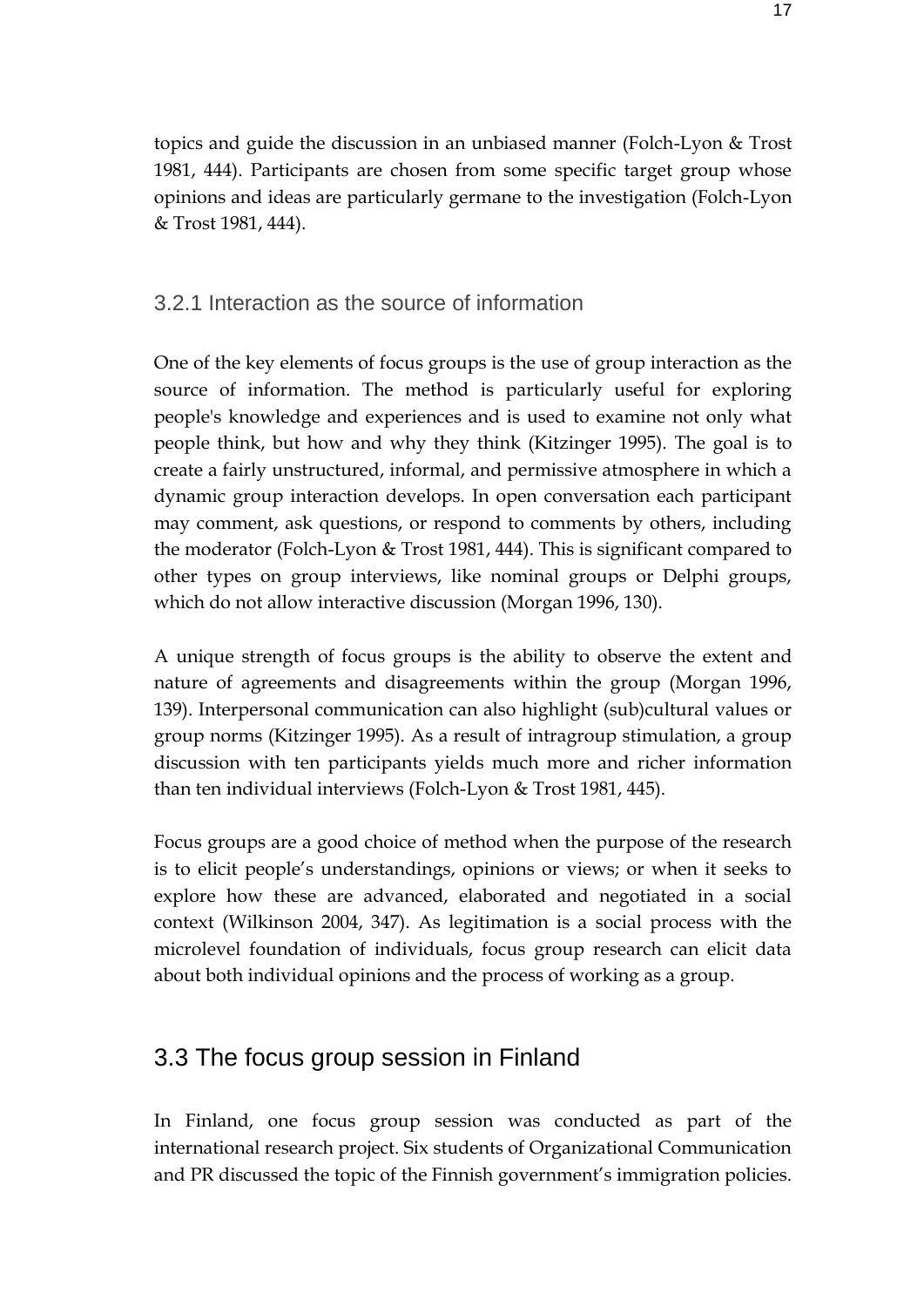Students of Organizational Communication and PR, Speech Communication, and Journalism were invited to join the focus group research by email. The aim was to have three focus groups and compare their results, which was the initial plan for all the countries involved in the research (Spain, Germany, and Finland). However, very little interest was shown by students to participate and it was decided to run only one group session.

The conversation was structuralized and led by a moderator (researcher), including open questions and a group assignment. The conversation's structure, questions, and assignment were identical to those used in Spain and Germany, only translated into Finnish. The questions and statements about the topic, the open questions, the assignments and methods, as well as the session's structure were designed by the international research team. The whole session was built on Suchman's (1995) four types of legitimacy, which were also later used as the foundation of analysis.

#### <span id="page-17-0"></span>3.3.1 The Q-method

The Q-method was used to collect data during the first and the third phase of the group session. In a Q-methodological study people are presented with a sample of statements about a topic and asked to rank-order the statements from their individual point of view, according to some preference, judgement or feeling about them. (van Exel & de Graaf 2005, 4.) It is a suitable methodology for exploring and explaining patterns in subjectivities, generating new ideas and hypotheses, and identifying consensus and contrasts in views, opinions and preferences. Q methodology combines qualitative and quantitative aspects. (van Exel & de Graaf 2005, 17.)

#### <span id="page-17-1"></span>3.3.2 The group session

The focus group session of about one hour was organized in a meeting room at the University of Jyväskylä. The participants signed a consent form stating the following:

- Taking part in the research is completely voluntary
- Participants are allowed not to answer any of the questions during the group session
- Participants have the right to withdraw from the research at any phase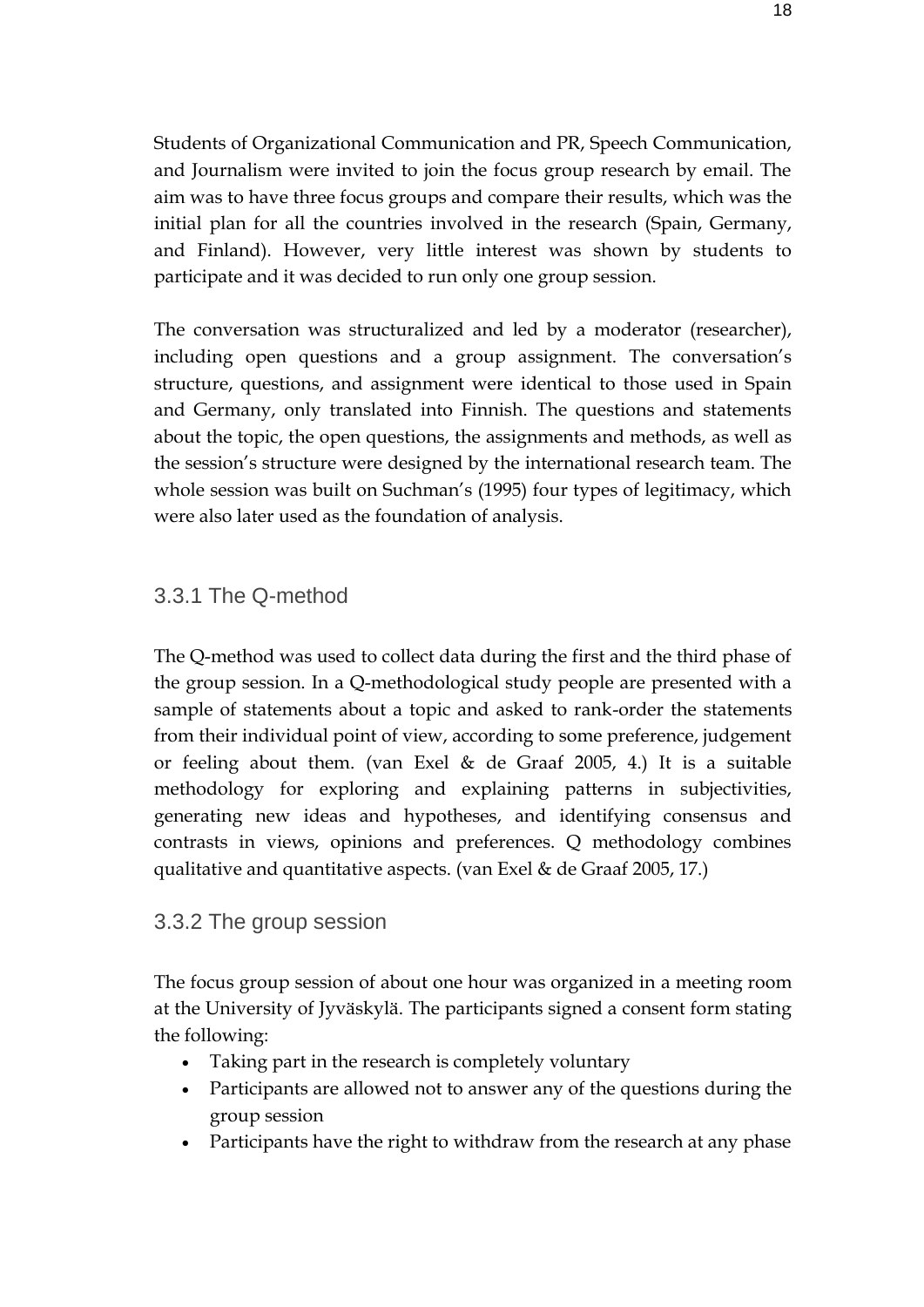- The session is recorded with 2 smartphones. The recordings are kept strictly confidential and used only within the research team
- In the final reporting, parts of the conversation may be used, but no information by which an individual could be recognized will not be included

The session was divided into three phases and was recorded with two smartphones for transcription. The recording was stopped during phase 3 while both the groups were sorting cards, and restarted when they introduced the choices they had made about ranking statements as a group.

1. First, each participant was asked to sort 12 cards with statements in order from the most important to the least important according to their personal opinion, and then asked to put aside the three least important ones. This phase took about 5 minutes. (Table 2.)

2. Then, a discussion with open questions was carried out. The discussion was led by the moderator and it proceeded question by question. This phase took less than half an hour. (Table 3.)

3. The participants were divided into 2 groups of 3 for a group assignment. Each participant was asked to bring the 9 cards they had selected in phase 1 to the group. The aim was to come up with legitimacy judgments as a group. Both groups carried out an informal discussion to collectively pick out the nine cards they thought represented the most important topics. The decision was made between the 3 people on each group. They sorted cards in the form of a 5-level diamond: The most important statement on the top or level 5 (1 statement), important statements on level 4 (2 statements), quite important statements on level 3 (3 statements), less important statements on level 2 (2 statements) and the least important statement on the bottom or level 1 (1 statement). (Image 1) After the sorting both groups introduced their diamonds and the choices they had made about ranking the statements as a group. This phase took less than half an hour.

The session proceeded quite easily, and the topic didn't seem to be particularly difficult for the respondents. At an earlier stage of the research, when inviting students to participate, it was noted that the invited students had very little interest in taking part. The research team came to the conclusion that the topic may have seemed demanding of difficult, as it concerned politics. However, the people who did participate, some of them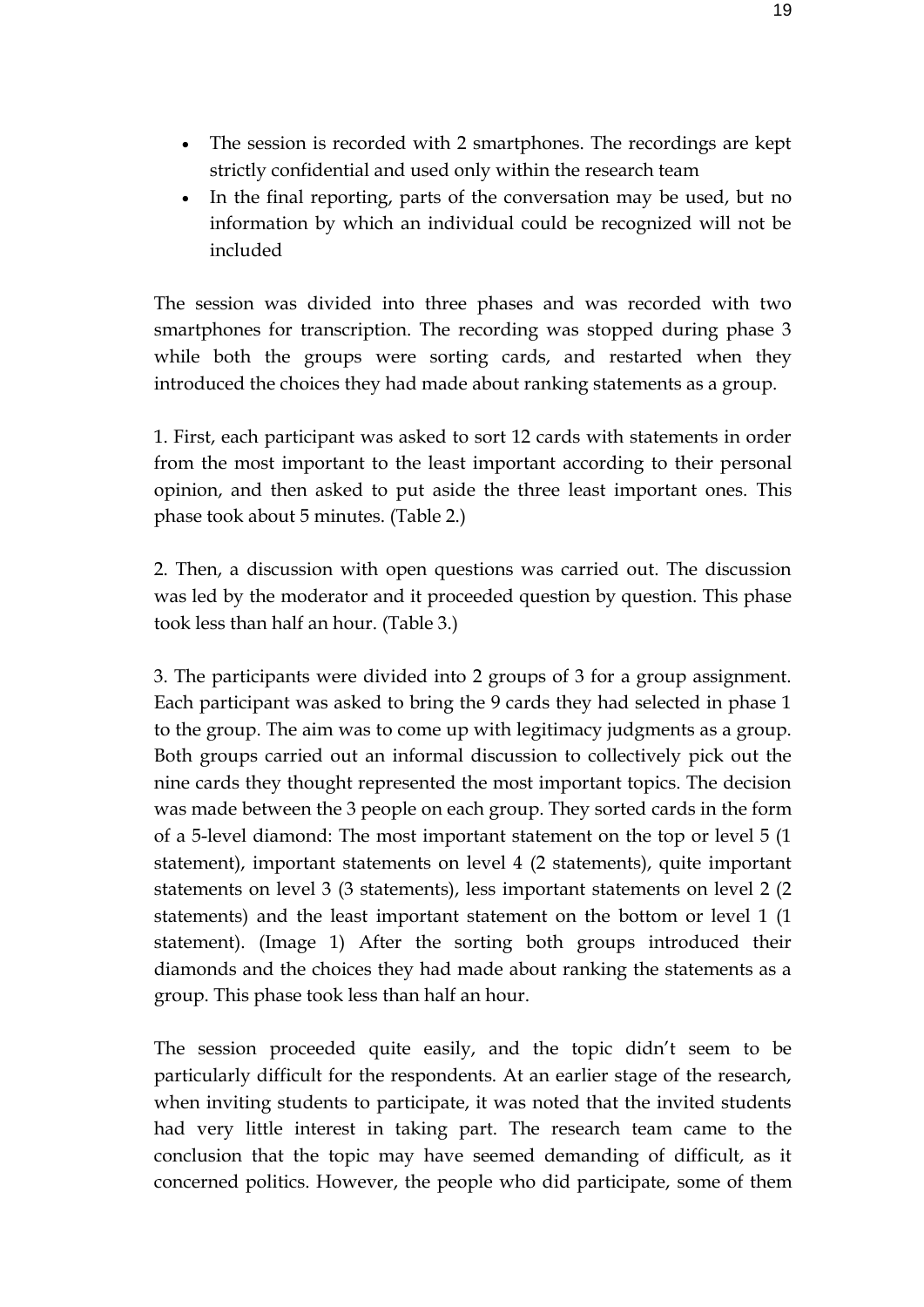invited face to face, handled the topic with no problem. No single phase of the session was more difficult than the others. During the open questions, the first 1 or 2 questions raised less active discussion than the following 2. All in all, there were no silent moments, everyone expressed opinions and was thus involved in the process.

| abie |
|------|
|------|

| Legitimacy type referred<br>(Suchman 1995) | to   Statement on card                                                                                                                            |
|--------------------------------------------|---------------------------------------------------------------------------------------------------------------------------------------------------|
| Consequential legitimacy                   | <b>CONBALANCE</b><br>Governments should find a way to<br>maintain balance in society despite<br>the refugee crisis                                |
|                                            | <b>CONSOLVED</b><br>As long as the crisis is solved<br>somehow, the government<br>is<br>allowed to say whatever necessary                         |
|                                            | <b>CONRESULT</b><br>Achievements and results are more<br>crucial than the process followed by<br>the government)                                  |
| Procedural legitimacy                      | <b>PROOPINION</b><br>The government should listen to<br>citizens and civil society before<br>committing with other governments<br>about the issue |
|                                            | <b>PROTRANS</b><br>Transparency with citizens about<br>Government negotiations is more<br>important than the final outcome                        |
|                                            | <b>PROCONSEN</b><br>The government should try to reach<br>parliament<br>before<br>consensus<br>in                                                 |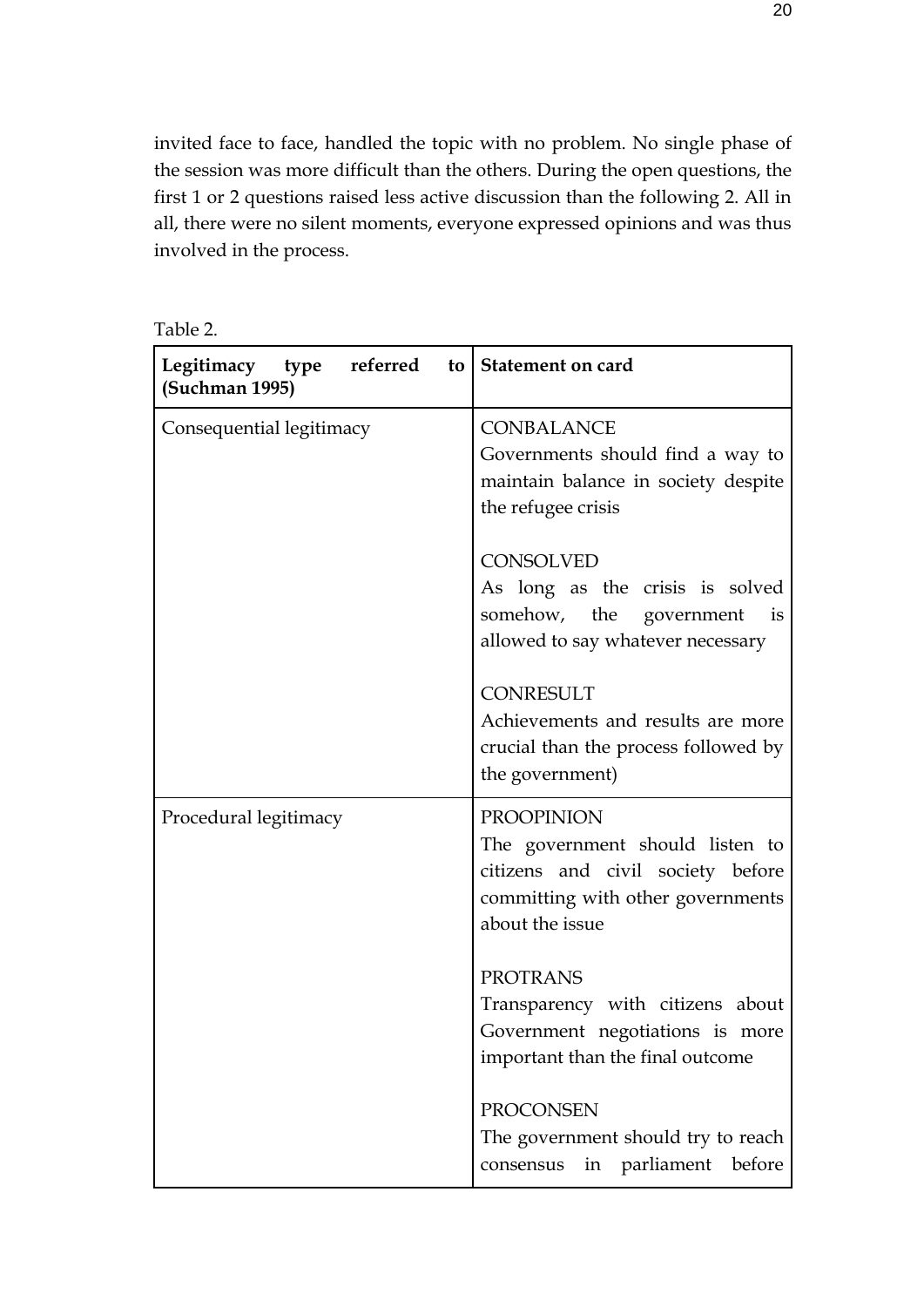|                       | making decisions                                                                                                                                                                    |
|-----------------------|-------------------------------------------------------------------------------------------------------------------------------------------------------------------------------------|
| Structural legitimacy | <b>STRMINIST</b><br>The<br>ministries<br>and public<br>organizations involved in the<br>refugee issue should be are qualified<br>to solve address this challenge                    |
|                       | <b>STRGOVERN</b><br>The government should have the<br>necessary resources and policies to<br>address this challenge                                                                 |
|                       | <b>STRSYSTEM</b><br>The political system in Europe has<br>been established to solve such<br>problems                                                                                |
| Personal legitimacy   | <b>PERMINISTER</b><br>The top individual politicians are<br>competent to address the issue                                                                                          |
|                       | <b>PERDEDICA</b><br>The top individual politicians<br>working with the refugee problem<br>do so with their whole hearts and<br>dedication (empathy, Bentele<br>dimensions of trust) |
|                       | <b>PERETHIC</b><br>individual politicians<br>The<br>top<br>should operate according to ethical<br>principles to solve the issue                                                     |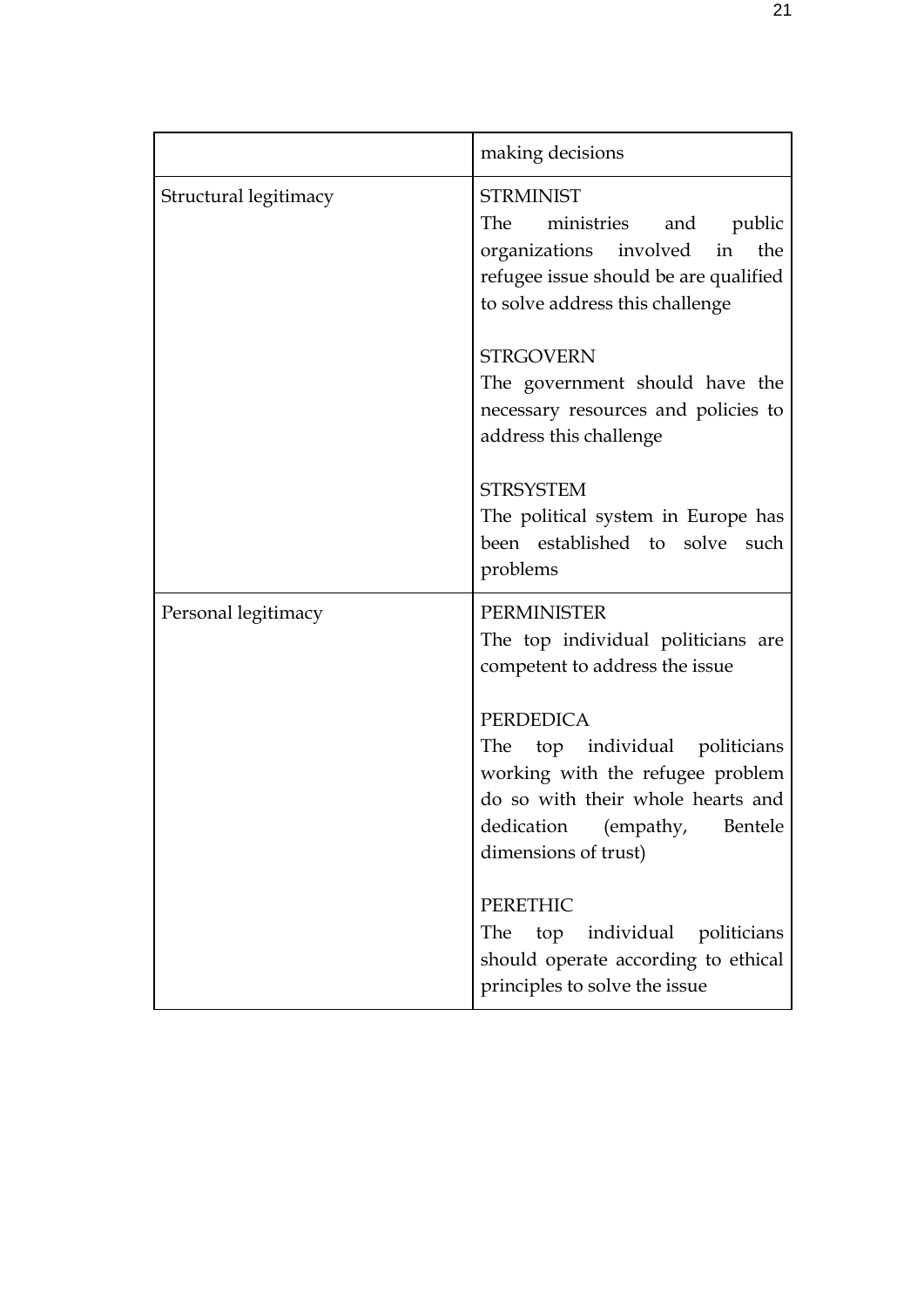Table 3.

**Open questions**

What do you think about the government policies about refugees? Are you happy with it, or not? Why/why not? Are there aspects which you particularly like, or dislike?

How do you see the handling of the government? What has been done wrong? What has been done right?

Who comes to your mind when thinking about the way Finnish/Spanish/German government is handling the refugee crisis? Which characteristics you like in that person? What do you approve? What you don't like? What do you would like to be improved by that person?

If you were the government what would you propose?

Image 1.

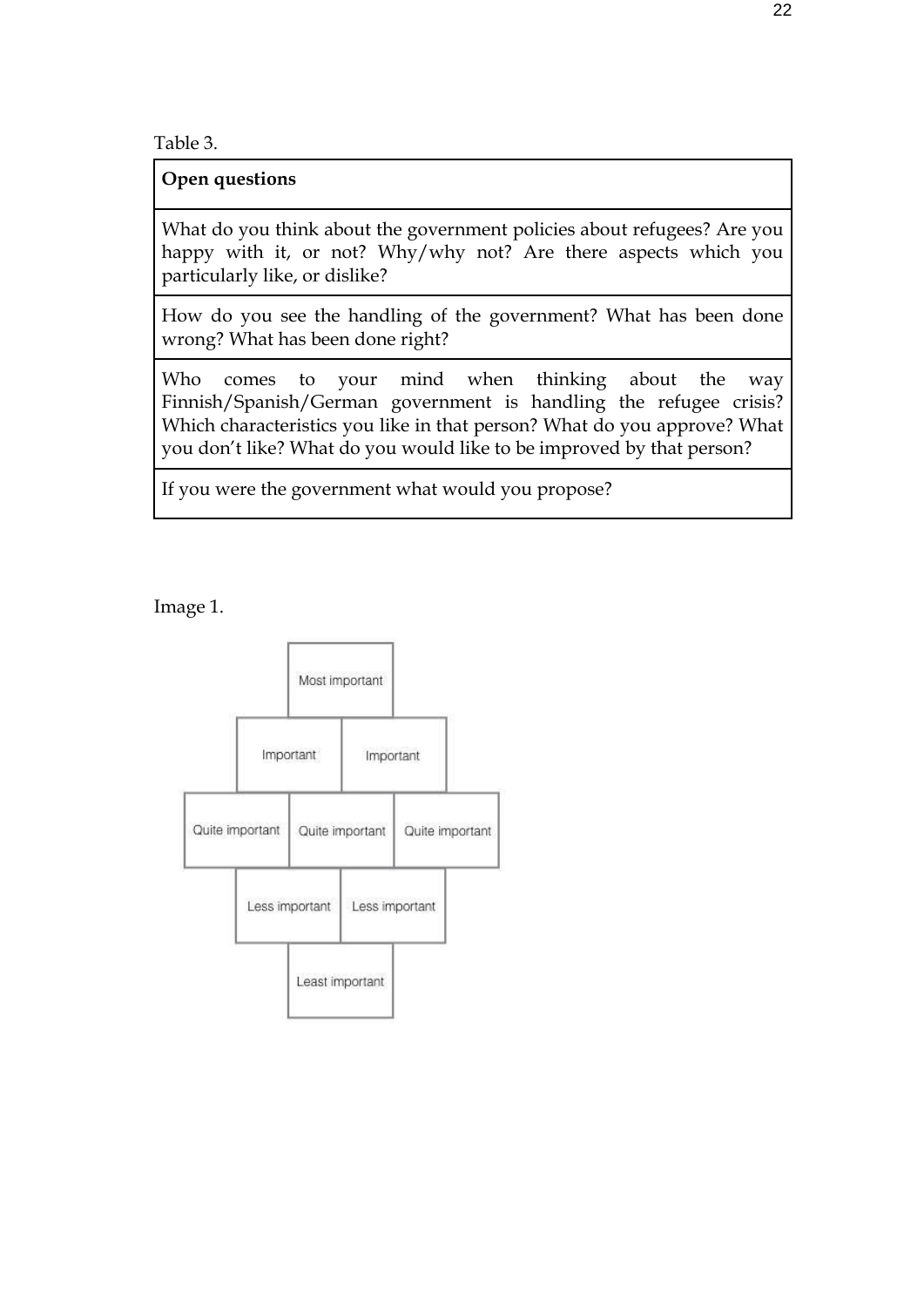## <span id="page-22-0"></span>3.4 Data analysis method: Directed content analysis

The recording made of the session was transcribed. The transcription was and the analyses were carried out anonymously. The focus group session was analyzed using directed content analysis (Tuomi & Sarajärvi 2013, 113). As Suchman's (1995) theory had already been the foundation of the group session, it was also used as the basis of the analysis. Recurring themes were identified and reflected on Suchman's four legitimacy types: consequential, procedural, structural, and personal.

As the focus group session had been divided into 3 phases, each phase was analyzed separately.

- 1. Individual card sorting: The discarded 3 cards the participants evaluated as least important were calculated to see which statements had been excluded, how many times, and which type of legitimacy they fell into (Table 4). The emphasis of the sorting was in the latter group assignment and the aim was to come up with legitimacy judgments as a group. Therefore, no analysis was performed of this phase of the session on the 9 cards individually sorted from most to least important.
- 2. Discussion on open questions: The discussion was transcribed. Expressions referring to Suchman's four legitimacy types were recognized and categorized. Colors where used to code the legitimacy types. Also, each statement was given a valence – positive, neutral, or negative (Table 5). The total number of statements in each legitimacy category, as well as the valence of statements was calculated. In addition, themes in statements made in each legitimacy category were identified.
- 3. Group assignment: The diamonds were photographed. The number statements belonging to each legitimacy type were counted. Colors were again used to separate the legitimacy types. Each statement was given points on the basis of the level it had been ranked on: Level 5 equaled 5 points, level 4 equaled 4 points and so on. The importance on each legitimacy type was evaluated by multiplying the number of statements belonging to a legitimacy type by the points. (Table 6)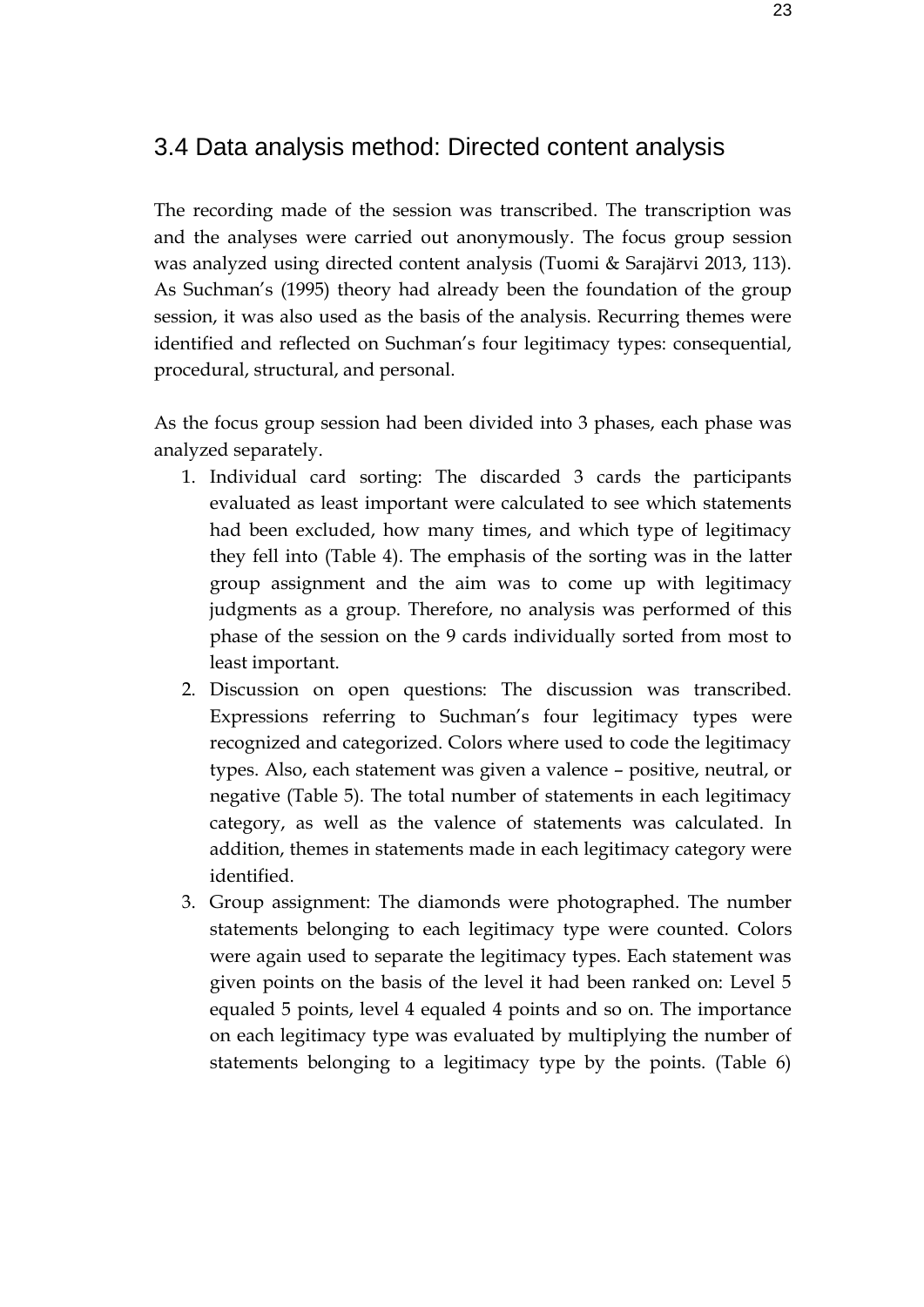Table 4.

| Number of<br>times excluded | <b>Type of legitimacy</b> | <b>Statement</b>                                                                                                         |
|-----------------------------|---------------------------|--------------------------------------------------------------------------------------------------------------------------|
| 5                           | Consequential             | As long as the crisis is solved<br>somehow, the government<br>$\frac{1}{1}$<br>allowed to say whatever necessary         |
| 5                           | Structural                | The political system in Europe has<br>been established to solve such<br>problems                                         |
| $\overline{2}$              | Consequential             | Achievements and results are more<br>crucial than the process followed by<br>the government                              |
| 2                           | Personal                  | top individual politicians<br>The<br>working with the refugee problem<br>do so with their whole hearts and<br>dedication |
| 1                           | Personal                  | The top individual politicians are<br>competent to address the issue                                                     |

#### Table 5.

| Valence of statements made by category |                                           |
|----------------------------------------|-------------------------------------------|
| Consequential legitimacy               | Positive: 0<br>Neutral: 2<br>Negative: 0  |
| Procedural legitimacy                  | Positive: 4<br>Neutral: 0<br>Negative: 3  |
| Structural legitimacy                  | Positive: 0<br>Neutral: 1<br>Negative: 12 |
| Personal legitimacy                    | Positive: 1<br>Neutral: 2<br>Negative: 1  |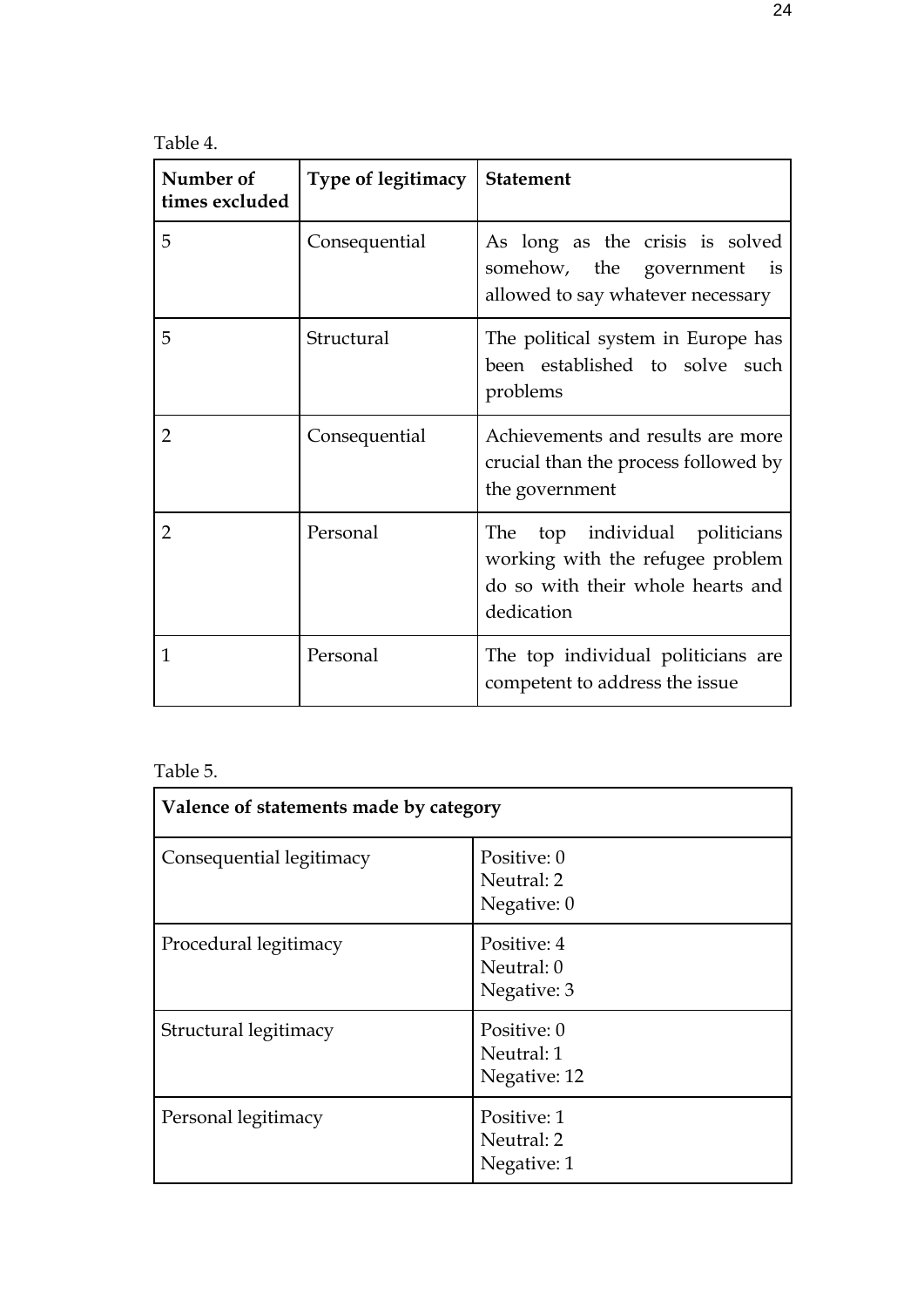# <span id="page-24-0"></span>4 Results

## <span id="page-24-1"></span>4.1. Individual card sorting

The statements participants put aside individually represented consequential, structural and personal legitimacy. Procedural legitimacy was not excluded by any participants. The statements most often exuded where "As long as the crisis is solved somehow, the government is allowed to say whatever necessary" and "The political system in Europe has been established to solve such problems".

The task was to rate the statements according to personal opinion and discard the 3 least important ones. Therefore, it can be interpreted that the discarded statements represent themes that the participants appreciate or trust least. Based on this interpretation, least appreciation was shown on the idea of the government saying whatever necessary and least trust in European political structures. Consequential legitimacy was ranked high in the latter group assignment, but on individual card sorting participants seemed to agree on certain moral principles on governmental communication: the government is not allowed to say whatever necessary. This could be viewed as reflecting the values of a democratic society: democracy and equality, the freedom of speech and the right to be involved and influence society. A government acting against these commonly shared values would not be appreciated.

## <span id="page-24-2"></span>4.2. The group discussion

Throughout the whole group session, and specifically during the open discussion, Europe's political structures raised the most concern and expressions of opinion. The theme found could be capsulized as "The governments in Europe were not sufficiently prepared for the crisis: more international co-operation and coordination is needed". In more detail, participants shared their opinions about

The need for more effective procedures in handling the refugee crisis in EU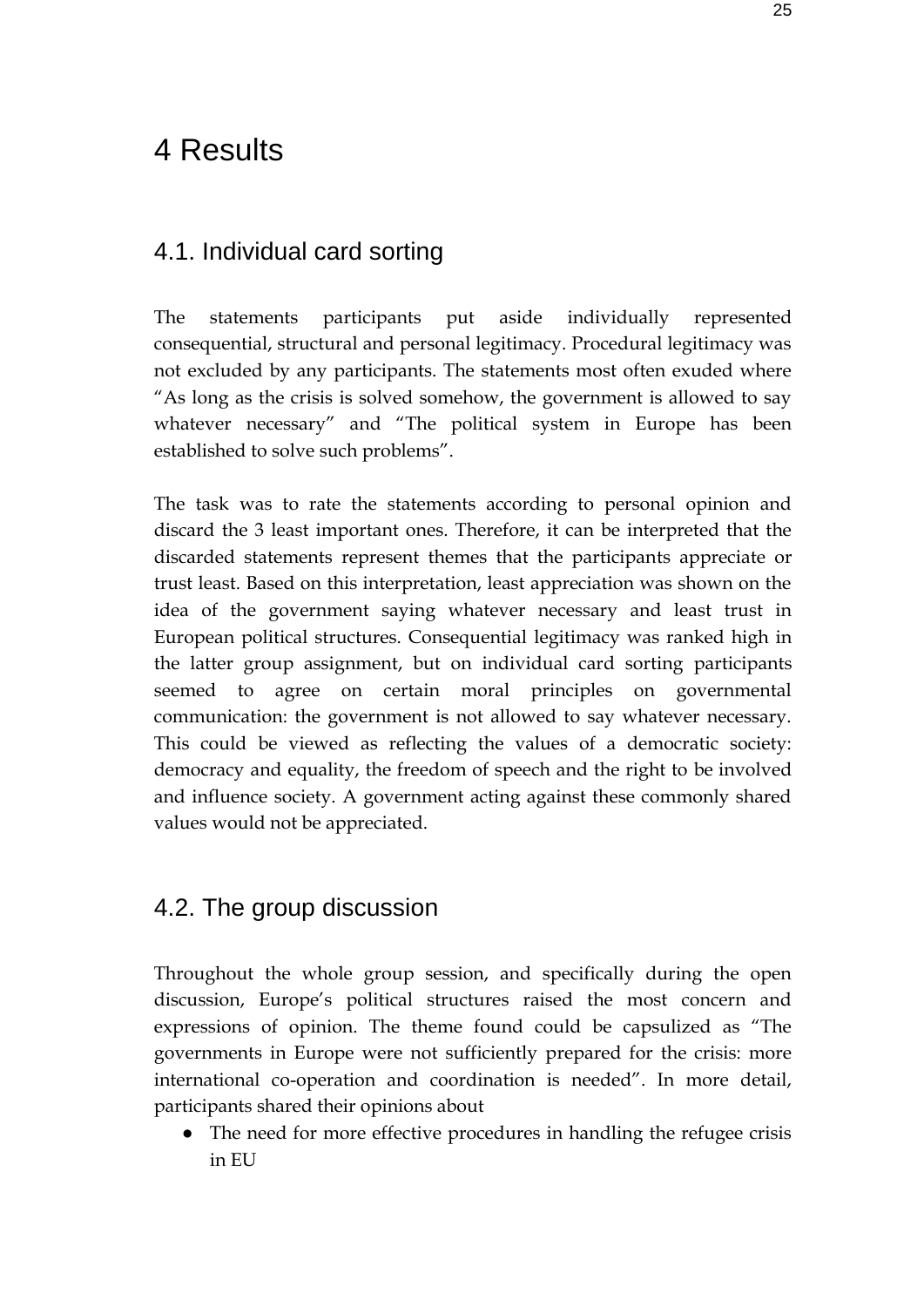- The need for more precise agreements internationally
- The need to come up with new solutions
- The need to pre-evaluate refugees' situations before they enter Europe

Other themes or typical expressions of opinion could be capsulized as "The government is doing its best in a difficult situation and showing professionality" and "No one really knows the outcome of the actions yet". Even though the political structures in general where criticized on the EU level, participants expressed understanding and trust toward the Finnish government processes. The expressions included the following points of view:

- The government has acted promptly but remained calm in a difficult situation
- The government has raised a positive attitude towards refugees arriving

On the other side, it was questioned within the group whether the government had listened to people and their fears about refugees. A need for a more open interaction with citizens was brought up.

As for valence, most opinions with a positive valence were expressed about governmental processes. The most negative valence was expressed about governmental structures. (Table 5.)

## <span id="page-25-0"></span>4.3. The group assignment

The diamonds formed during the group assignment showed most appreciation towards consequences and processes and the least toward individual politicians or persons. Consequences were selected as most important by both groups, but the overall, importance of processes received the most emphasis on selections. (Table 6.)

| Diamonds                                                                 |  |
|--------------------------------------------------------------------------|--|
| $5 =$ top level of diamond<br>$\vert$ 4, 3, 2 = middle levels of diamond |  |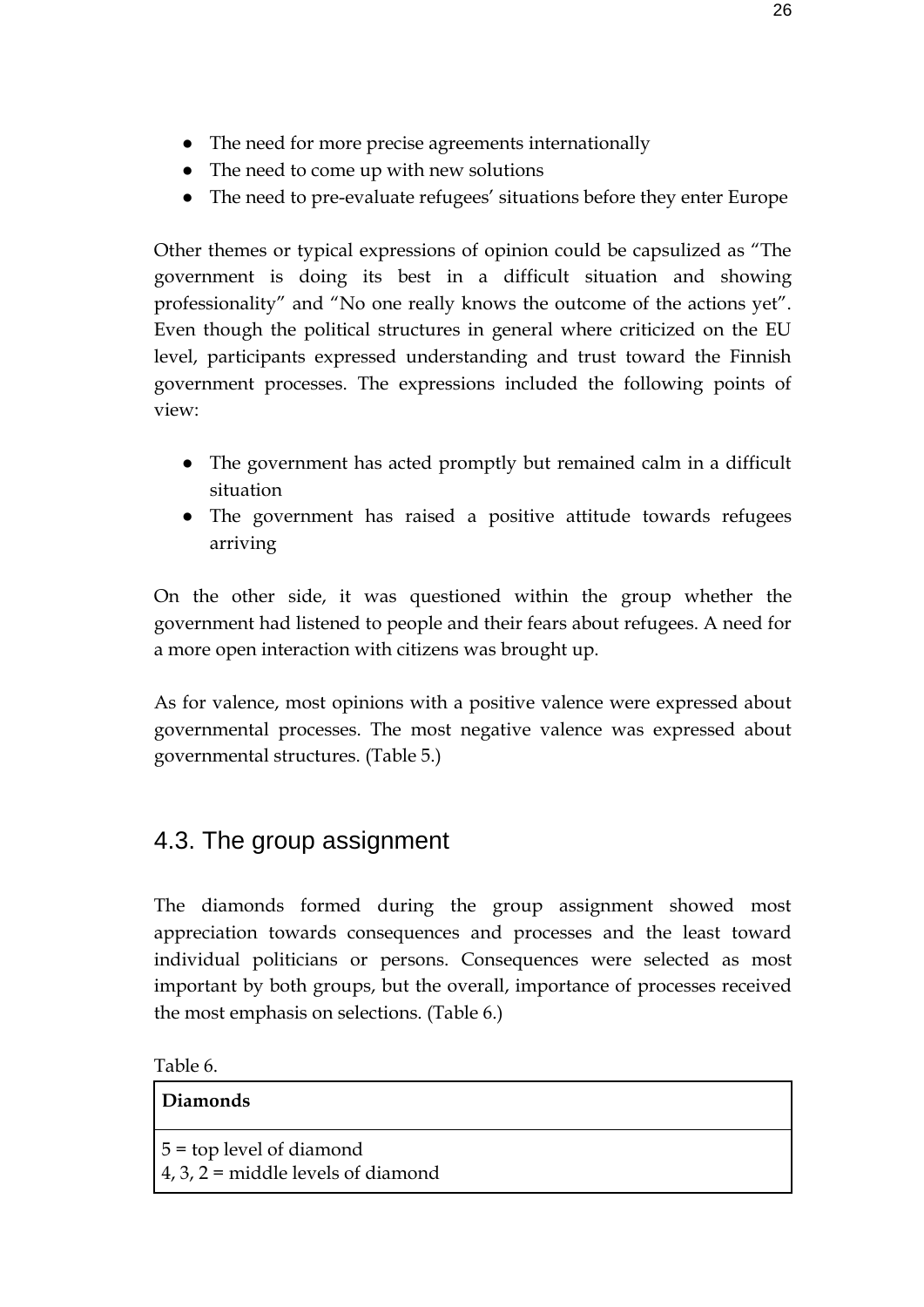| $1 =$ bottom level of diamond                                               |                                 |  |
|-----------------------------------------------------------------------------|---------------------------------|--|
| Group 1                                                                     | Group 2                         |  |
| 5 Consequence                                                               | 5 Consequence                   |  |
| 4 Process, Structure                                                        | 4 Structure, Structure          |  |
| 3 Person, Process, Consequence                                              | 3 Process, Consequence, Process |  |
| 2 Structure, Process                                                        | 2 Person, Process               |  |
| 1 Person                                                                    | 1 Person                        |  |
|                                                                             |                                 |  |
| The order of overall importance of legitimacy types selected by the groups: |                                 |  |
| 1. Procedural legitimacy                                                    |                                 |  |
| 2. Consequential legitimacy                                                 |                                 |  |
| 3. Structural legitimacy                                                    |                                 |  |
| 4. Personal legitimacy                                                      |                                 |  |

## <span id="page-26-0"></span>4.4 Results: both trust and criticism

The main findings indicate both trust and criticism towards the Finnish government's actions. Young, educated citizens who participated in this research valued the process on which the government handled the refugee crisis and the outcome of these actions. They showed less trust in governmental structures and how these structures support the ability to face crises on an international level, as well as individual politicians' role in the process. They shared an expectation for the Finnish government and the European political system to function effectively during times of change or crisis.

This particular study provides information on young, educated citizens' judgments about the Finnish government's legitimacy. The results indicate a remaining trust on governmental actions despite the fact that trust in public organizations in general is lower than before. The opinions shared during this study expressed a willingness to grant legitimacy to the Finnish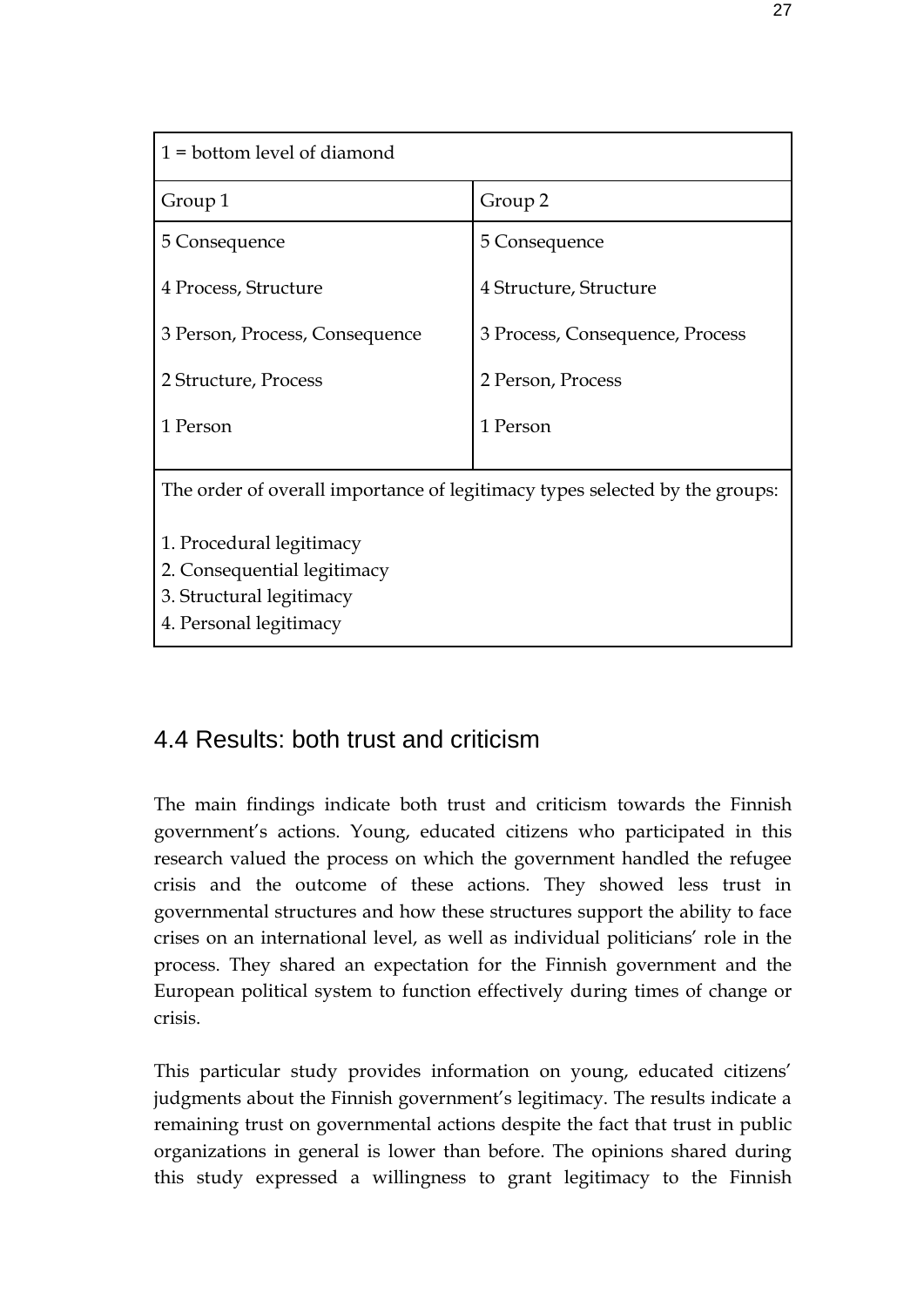government on the grounds of processes they use to achieve their goals. The refugee crisis is challenging, but the participants showed understanding: the government has done its best. The goals of governmental actions were also appreciated: a good outcome is worthy, yet not at any cost: The of the most abandoned statements on cards was "as long as the goal is achieved, the government is allowed to say whatever necessary".

## <span id="page-27-0"></span>5 Discussion and conclusions

People's expectations and assessments play a crucial role in the formation of an organization's legitimacy (Bitektine 2011, Johnson, Dowd & Ridgeway, 2006, 57). This applies also to governments and other public organizations who can no longer trust to be legitimate in the eyes of public no matter what. In general, research has provided important data on how to reach out to diverse publics in times of both stability and change.

## <span id="page-27-1"></span>5.1 Legitimacy in times of change

A time of change is critical for the legitimation of organizations. The value of being perceived as legitimate might be becoming a crucial factor for the survival or public organizations in a context of crisis of trust (Canel  $\&$ Luoma-aho 2015, 6). As old rules no longer apply, organizations much conform to new demands. Under stable times in society, maintaining legitimacy is to some extent in the organization's hands, since the top-down influences reinforce validity (Bitektine & Haack 2015, 68) and, to be legitimate, it may be enough to comply to national laws as citizen's expectations are fairly homogenous and stable (Palazzo & Scherer 2006, 71). Change and crisis challenge legitimacy, which may have to be re-negotiated with publics.

The Finnish government is obligated to follow international laws and agreements. Finland acts as a part of the EU and considers that it is important to cooperate with the entire international community (Ministry for Foreign Affairs of Finland, 2016). In this study educated citizens showed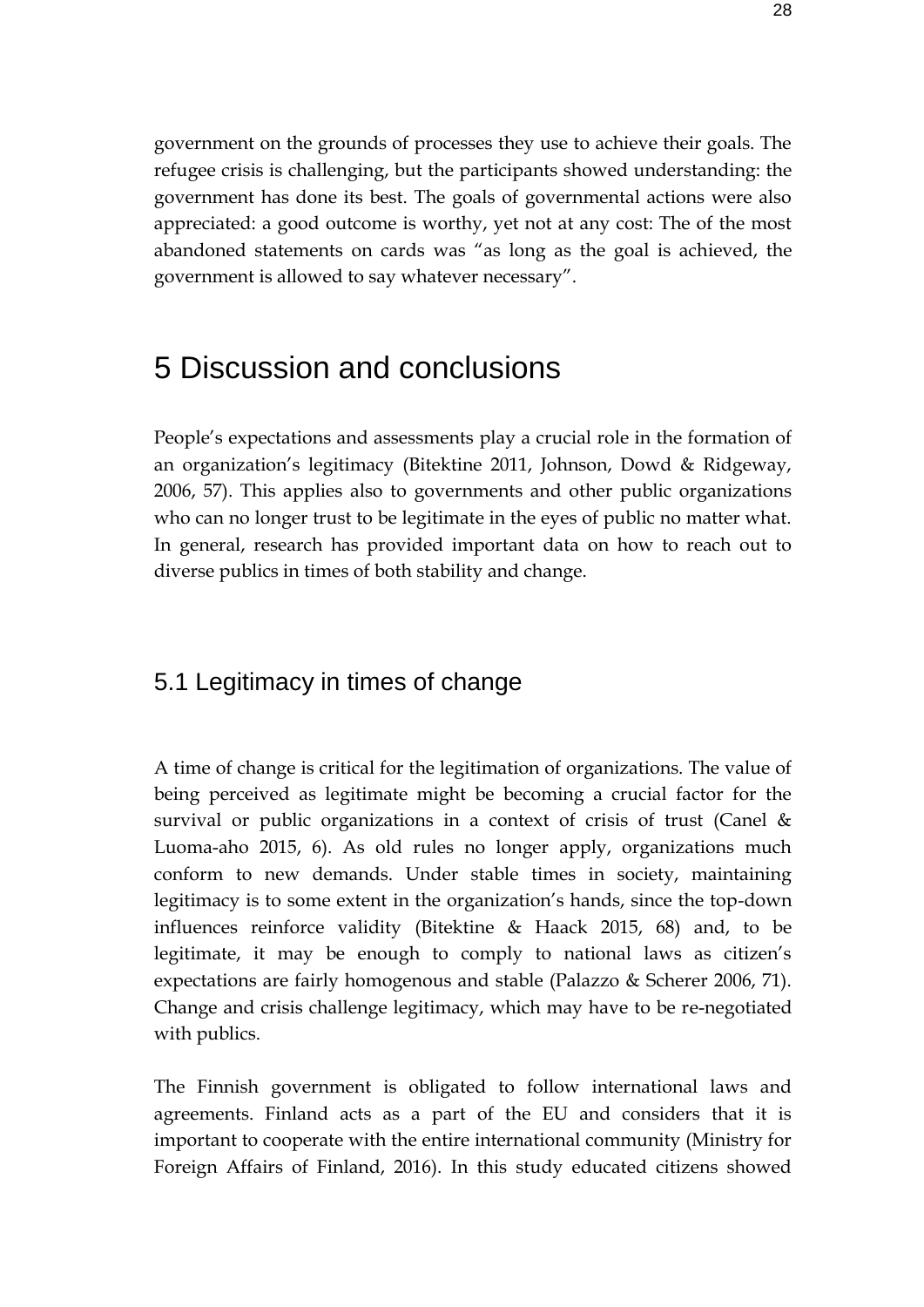their understanding and respect towards this. Yet, the most criticized part of the legitimacy puzzle was governmental structures - specifically on the international level. Governments both in Finland and in EU were expected to be more prepared to handle refugee crises.

## <span id="page-28-0"></span>5.2 Communication and interaction with citizens

When considering governmental communications as means of maintaining legitimacy, it may be beneficial to communicate more openly about international co-operation in the future. As discursiveness is essential for success in today's communications and trust in public officials is no longer self-evident, listening to and involving citizens in decision making is recommended.

It is crucial for the government to hear and try to meet citizens' expectations to avoid a gap between what they say and what the people really expect. Support and dialogue need to be prioritized to involve individuals in the processes of public organizations (Canel & Luoma-aho 2015, 4). Governments should not only act and inform, but engage in active problem solving. They must tailor communication to contextualize citizens in different competences and governmental layers (Canel & Echart 2011, 120). This might be useful in building trust between the government and groups of citizens. As was brought up the during the focus group session, there are divergent opinions and possibly fears among Finnish citizens about refugees and immigration. It is possible that some citizens' fears were left unheard during the refugee crisis.

## <span id="page-28-1"></span>5.3 Limitations

The most significant limitation of this research is the limited amount of research material and data. Only one group session was carried out due to the difficulty to find participants who were students of organizational communication and PR. Another limitation has to do with the sentence structure on statements used on sorting assignments. Some statements were structured as "should be" instead of "is". For example, there is a difference of meaning between the statements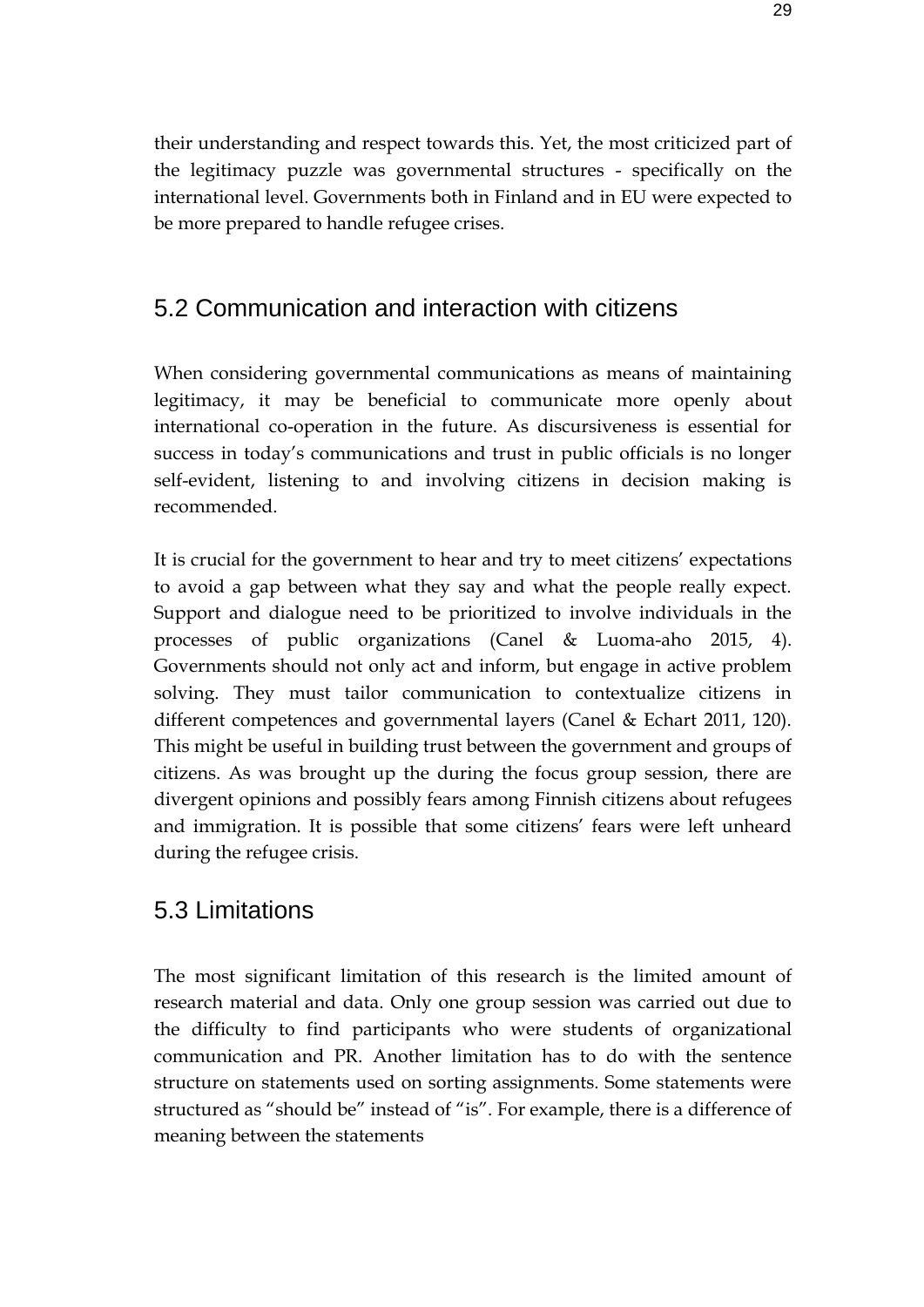"The government should listen to citizens and civil society" and "The government listens to citizens and civil society"

The sentence structure was brought up by some participants after the group session. They had wondered why some statements had the "should" word and some did not. It is possible that this limitation affected some of the rankings made.

## <span id="page-29-0"></span>5.4 Recommendations for future research

Considering the recent public discussion on immigration it is worth noting that this study only involved a sample of master students of communication. It was also noted during the focus group discussion that the participants seemed to represent the more tolerant or government-supporting part of society. Underneath still lies a variety of opinions and judgements about the government's refugee policy. Future research could provide valuable data on how the government's legitimacy is assessed by e.g. citizens who oppose immigration. Also, the effects of a more involving communication style about governmental actions on European level in a long run could prove worth exploring.

# <span id="page-29-1"></span>6 Sources

Ansoff, I. 1980. *Strategic issue Management*. Strategic Management Journal, Vol. 1, No. 2, pp. 131-148

Bitektine, A. & Haack, P. 2015. *The "Macro" and the "Micro" of Legitimacy: Toward a Multilevel Theory of the Legitimacy Process*. Academy of Management Review, Vol. 40, No. 1, pp. 49-75

Bitektine, A. 2011. *Toward a Theory of Social Judgments of Organizations: The Case of Legitimacy, Reputation, and Status.* Academy of Management Review, Vol. 36 No. 1, pp. 151-179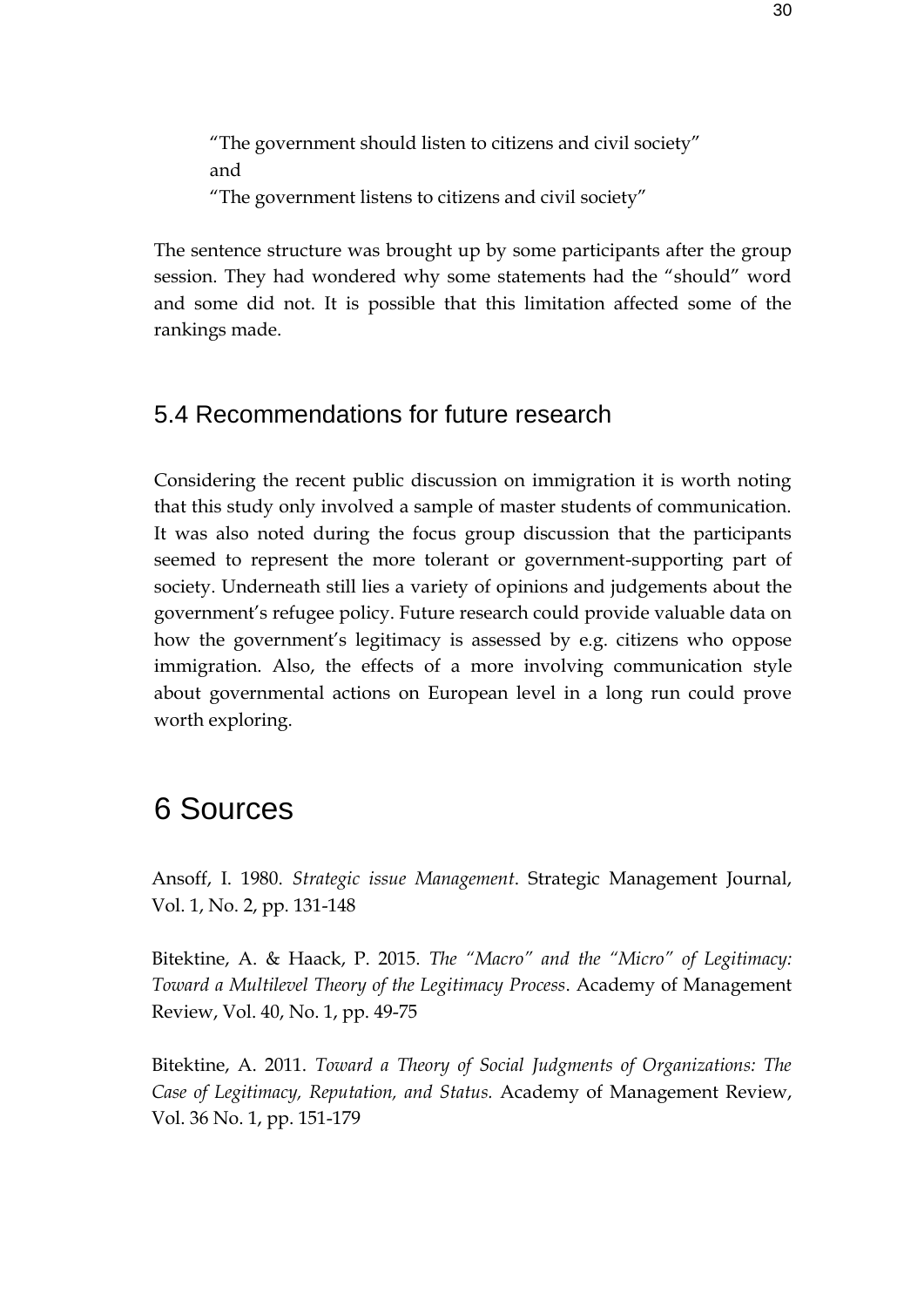Bohman, J. 2007. *Political Communication and the Epistemic Value of Diversity: Deliberation and Legitimation in Media Societies*. Communication Theory, vol. 17, Issue 4, pp. 348–355

Boyd, J. 2000. *Actional Legitimation: No Crisis Necessary.* Journal of Public Relations Research, Vol. 12 Issue 4, p. 341-353.

Canel, M. J., & Echart, N. (2011). *The role and functions of government public relations. Lessons from public perceptions of government*. Central European Journal of Communication, (6), 109-123.

Canel, M. & Luoma-aho, V. 2015. *Legitimacy and Trust as Intangible Assets of the Public Sector: Challenges for Government Public Relations in Times of Economic Crisis*. Paper presented at the annual meeting of the International Communication Association 65th Annual Conference, Caribe Hilton, San Juan, Puerto Rico Online <APPLICATION/PDF>. 2015-12-02 from [http://citation.allacademic.com/meta/p985508\\_index.html](http://citation.allacademic.com/meta/p985508_index.html)

Deephouse, D., Bundy, J., Tost, L. & Suchman, M. 2016. *Organizational Legitimacy: Six Key Questions*. Alberta School of Business Research Paper no. 2016-901. Online 2017-5 from https://msbfile03.usc.edu/digitalmeasures/tost/intellcont/Deephouse%20e t%20al%202017-1.pdf

Dutton, J. & Ottensmeyer, E. 1987. *Strategic Issue Management Systems: Forms, Functions, and Contexts*. The Academy of Management Review. Vol. 12, No. 2, pp. 355-365.

Eagan, J. *Deliberative democracy*. Encyclopaedia Britannica. Online 05/2017 from https://www.britannica.com/topic/deliberative-democracy

van Exel, J. & de Graaf, G. 2005. *Q methodology: A sneak preview.* Online from 2017-05 from https://www.researchgate.net/profile/Gjalt\_Graaf/publication/228574836\_ Q\_Methodology\_A\_Sneak\_Preview/links/02bfe50f946fc9978b000000.pdf

Finch, D., Deephouse, D. & Varella, P. 2015. *Examining an Individual's Legitimacy judgment Using the Value-Attitude System: The Role of Environmental and Economic Values and Source Credibility.* Journal of Business Ethics Vol. 127, 2015, p. 265-281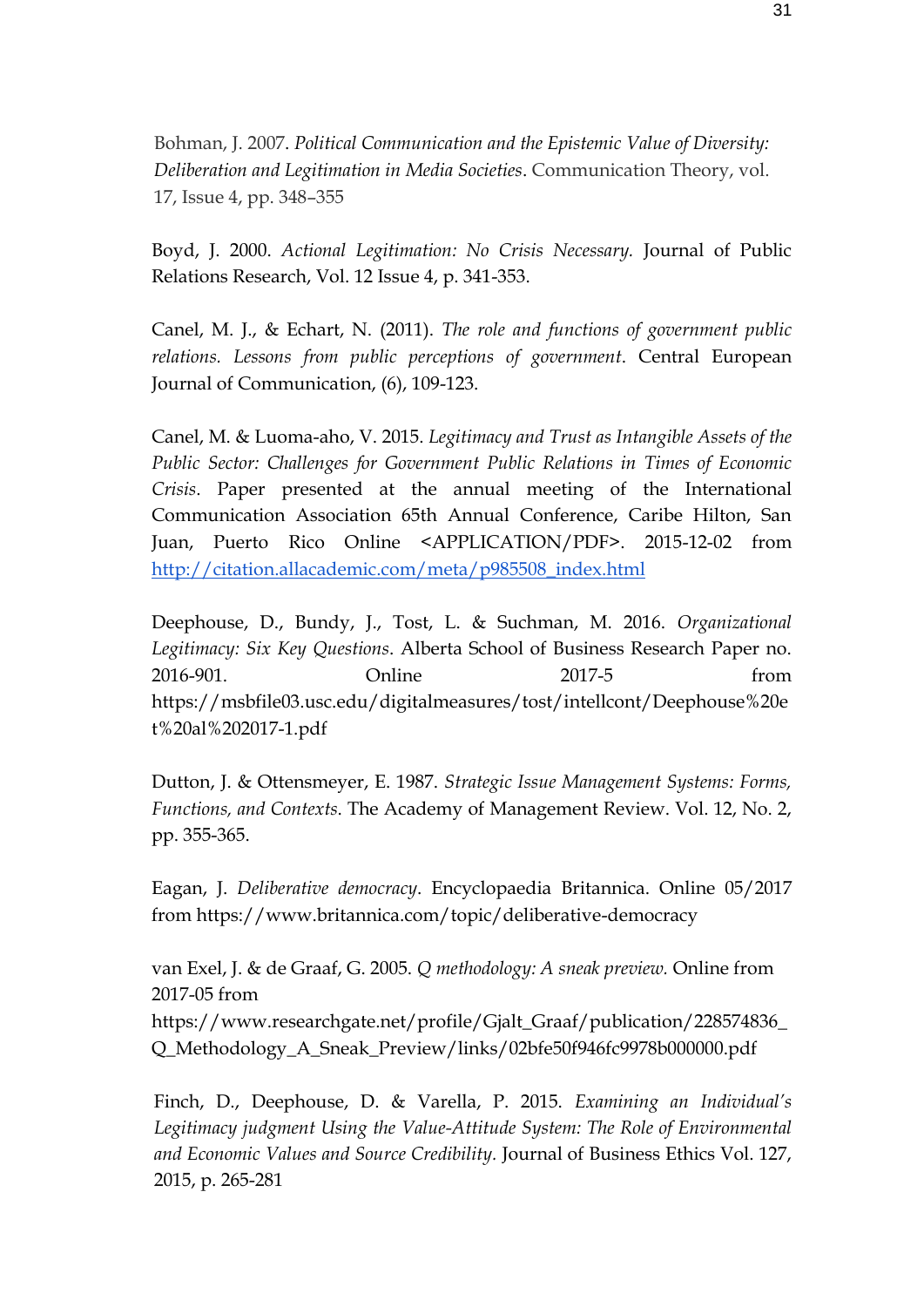Folch-Lyon E. & Trost, J.F. *Conducting Focus Group Sessions* Author(s): Evelyn Folch-Lyon and John F. Trost Source: Studies in Family Planning, Vol. 12, No. 12 (Dec. 1981), pp. 443-449

Habermas, J. 2006. *Political Communication in Media Society: Does Democracy Still Enjoy an Epistemic Dimension? The Impact of Normative Theory on Empirical Research.* Communication Theory, vol. 16, pp. 411–426

Hannan M. & Carroll G. 1992. *Dynamics of Organizational Populations: Density, Legitimation and Competition*. Oxford University Press, Oxford.

Jaques, T. 2007. *Issue management and crisis management: An integrated, nonlinear, relational construct*. Public Relations Review, Vol. 33, Issue 2, pp. 147- 157.

Johnson, C., Dowd, T. & Ridgeway, C. 2006. *Legitimacy as a Social Process.* Annual Review of Sociology Vol. 32, 2006, p. 53-78

King, B. & Whetten, D. 2008. *Rethinking the Relationship Between Reputation and Legitimacy: A Social Actor Conceptualization*. Corporate Reputation Review) 11, 192–207

Koc-Michalska, K. & Lilleker, D. 2017. *Digital Politics: Mobilization, Engagement, and Participation.* Political Communication, vol. 34. pp. 1-5.

Luoma-aho, v. & Vos, M. 2010. *Towards a more dynamic stakeholder model: acknowledging multiple issue arenas*. Corporate Communications: An International Journal, Vol. 15, Issue 3, pp. 315-331.

Metzler, M. 2001. *The Centrality of Organizational Legitimacy to Public Relations Practice.* The Handbook of Public Relations. Chapter 25. p. 321-335

Ministry for Foreign Affairs of Finland. 2016. *Migration and refugee crisis in Europe.* Online 2016-07-28 from http://www.formin.finland.fi/public/default.aspx?contentid=337288&nodei d=49795&contentlan=2&culture=en-US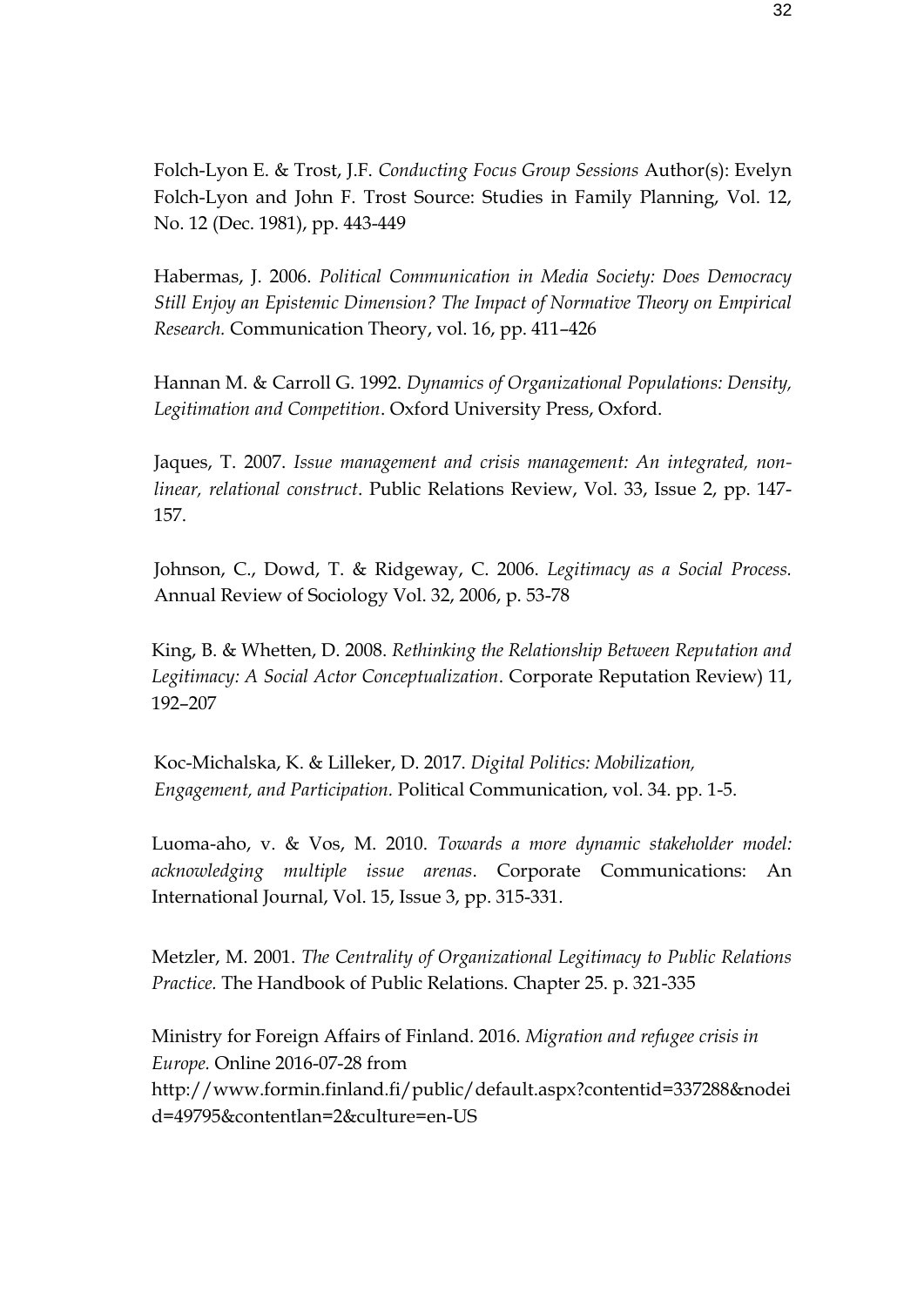Kitzinger, J. 1994. *Focus Groups: method or madness*. In Challenge and Innovation: Methodological Advances in Social Research on HIV/AIDS, ed. M. Boulton, pp. 159-75, New York: Taylor & Francis.

Kitzinger, J. 1995. *Qualitative Research: Introducing focus groups*. BMJ 1995, 299- 302.

Mcevoy, C. 2016. *The Role of Political Efficacy on Public Opinion in the European Union*. Journal of Common Market Studies, Vol. 54, Issue 5, pp. 1159–1174

Morgan, D.L. 1992. *Designing Focus Group Research*. Tools for Primary Care Research, ed. M Stewart et al, pp. 177-93. Thousand Oaks, CA: Sage

Morgan, D.L. 1996. *Focus Groups.* Review of Sociology Vol. 22 (1996), pp. 129- 152

Palazzo, G. & Scherer, A.G. 2006*. Corporate Legitimacy as Deliberation: A Communicative Framework*. Journal of Business Ethics, Vol. 66, Issue 1, pp 71- 88

Patel, A. & Xavier, R. 2005. *Legitimacy challenged*. Australian Journal of Communication, Vol. 32 Issue 1, p. 53-69.

Roper, J. & Toledano, M. 2005. *Taking in the view from the edge: Issues management recontextualized*. Public Relations Review, Vol. 31, Issue 4, pp. 479- 485.

Sethi, S. 1979. *A Conceptual Framework for Environmental Analysis of Social Issues and Evaluation of Business Response Patterns*. Academy of Management Review. Vol. 4, No. 1, pp. 63-74

Suchman, M. 1995. *Managing Legitimacy: Strategic and Institutional Approaches.* Academy of Management Review. Vol. 20, No. 3, Jul., 1995, p. 571-610

Tost, L.P. 2011. *An Integrative Model of Legitimacy Judgments*. Academy of Management Review 2011, Vol. 36, No. 4, 686–710.

Tuomi, J. & Sarajärvi, A. 2013. *Laadullinen tutkimus ja sisällönanalyysi.*